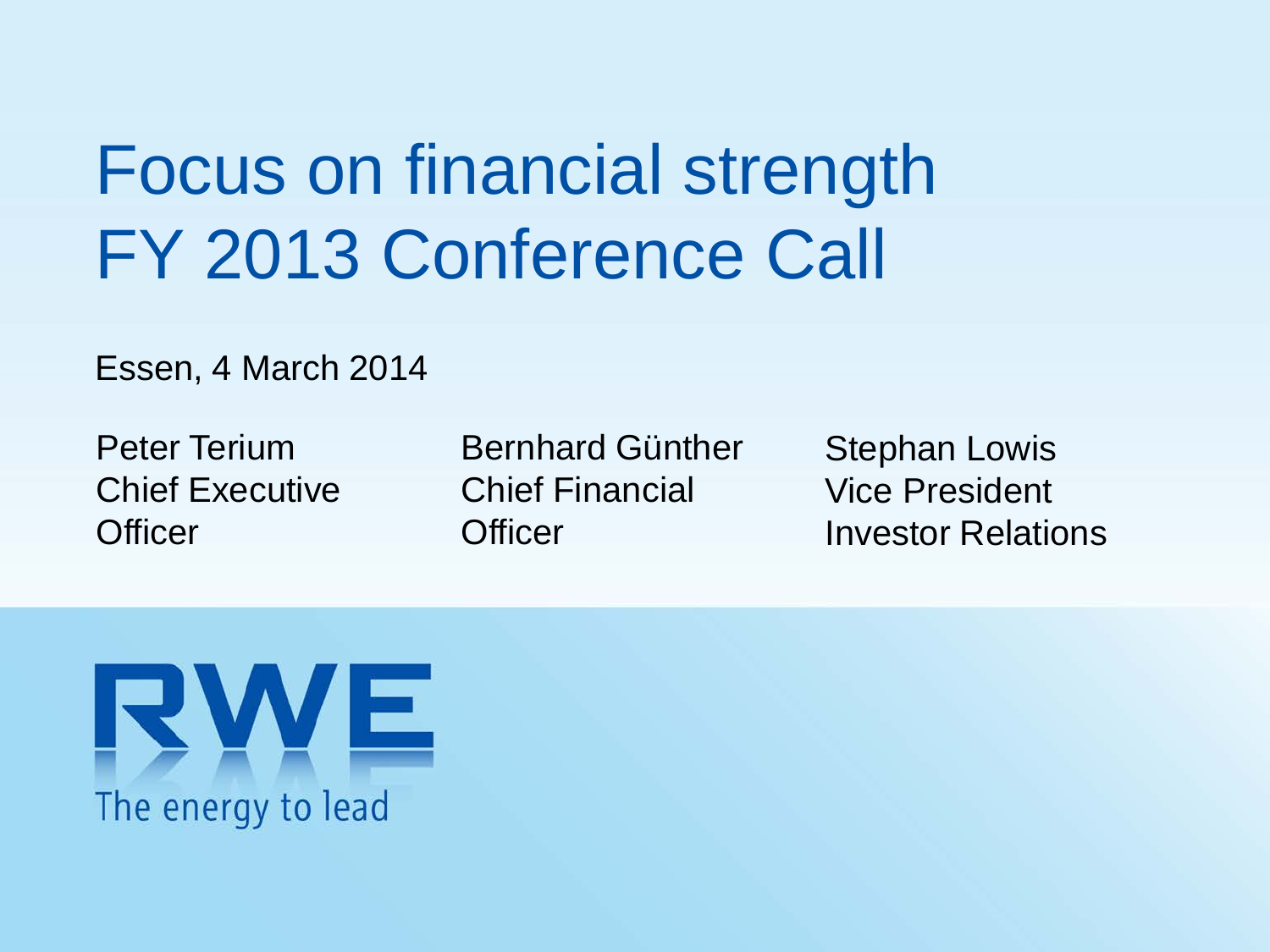### Agenda

### **Peter Terium**

FY 2013 highlights, strategy update

**B**

**A**

**Bernhard Günther**

FY 2013 group results and divisional performance & outlook

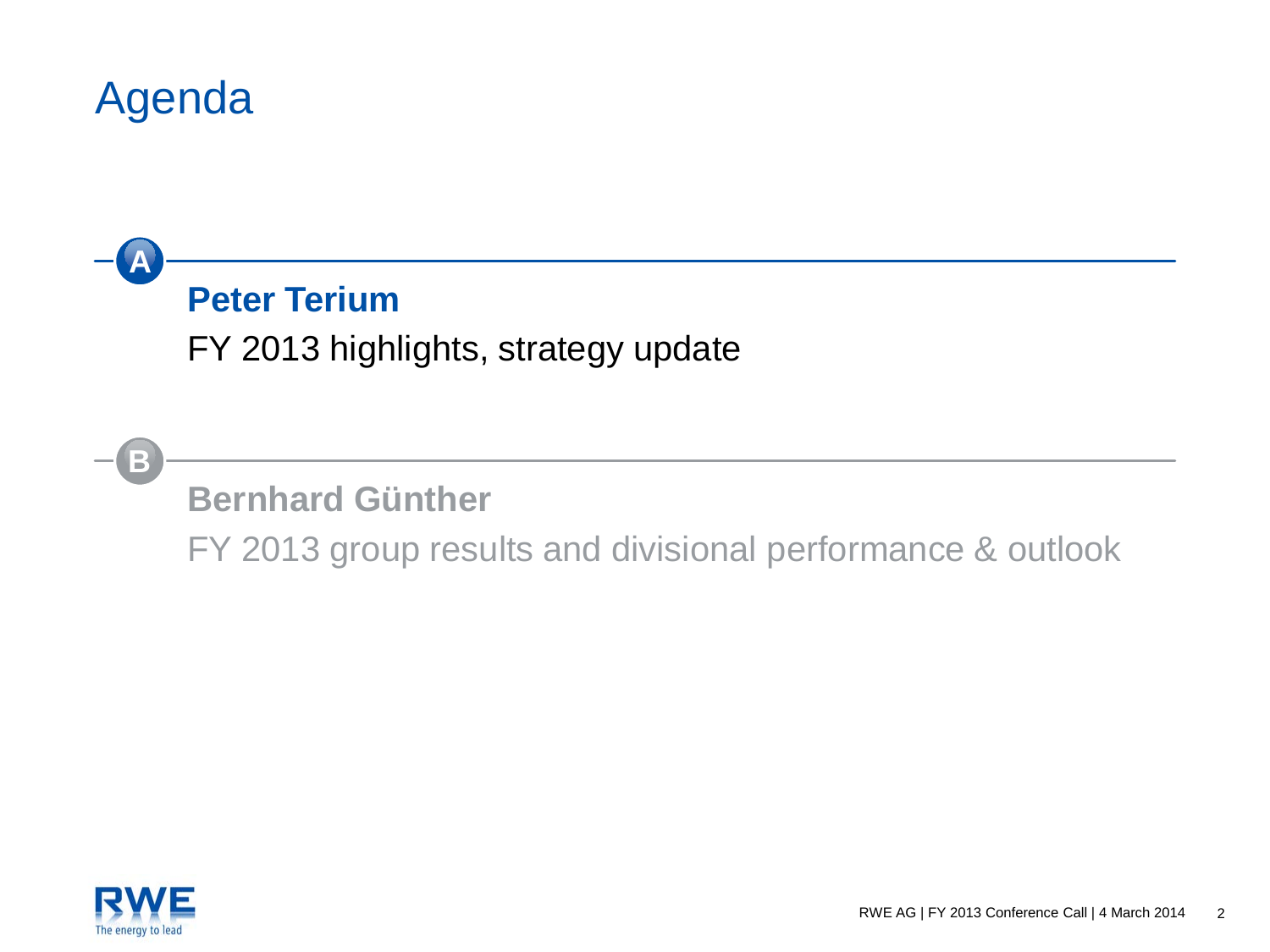### Milestones in 2013

Performance in line with expectations: EBITDA in the order of  $\epsilon$ 9 bn; operating result in the order of  $\epsilon$ 5.9 bn; recurrent net income in the order of  $\epsilon$  2.4 bn

- - Impairment charge of  $\epsilon$ 4.8 bn taken mainly in the conventional power generation business due to deteriorating market environment which leads to net income loss of  $\in$  2.8 bn
	- Successful conclusion of gas price arbitration with Gazprom; award as expected; impact on operating result approx. € 1 billion
- 
- Disposal of NET4GAS closed



Efficiency enhancements ahead of schedule



Rating downgrade by Moody's from A3/negative outlook to Baa1 with stable outlook; S&P confirmed its BBB+/stable outlook



Outlook for 2014 confirmed

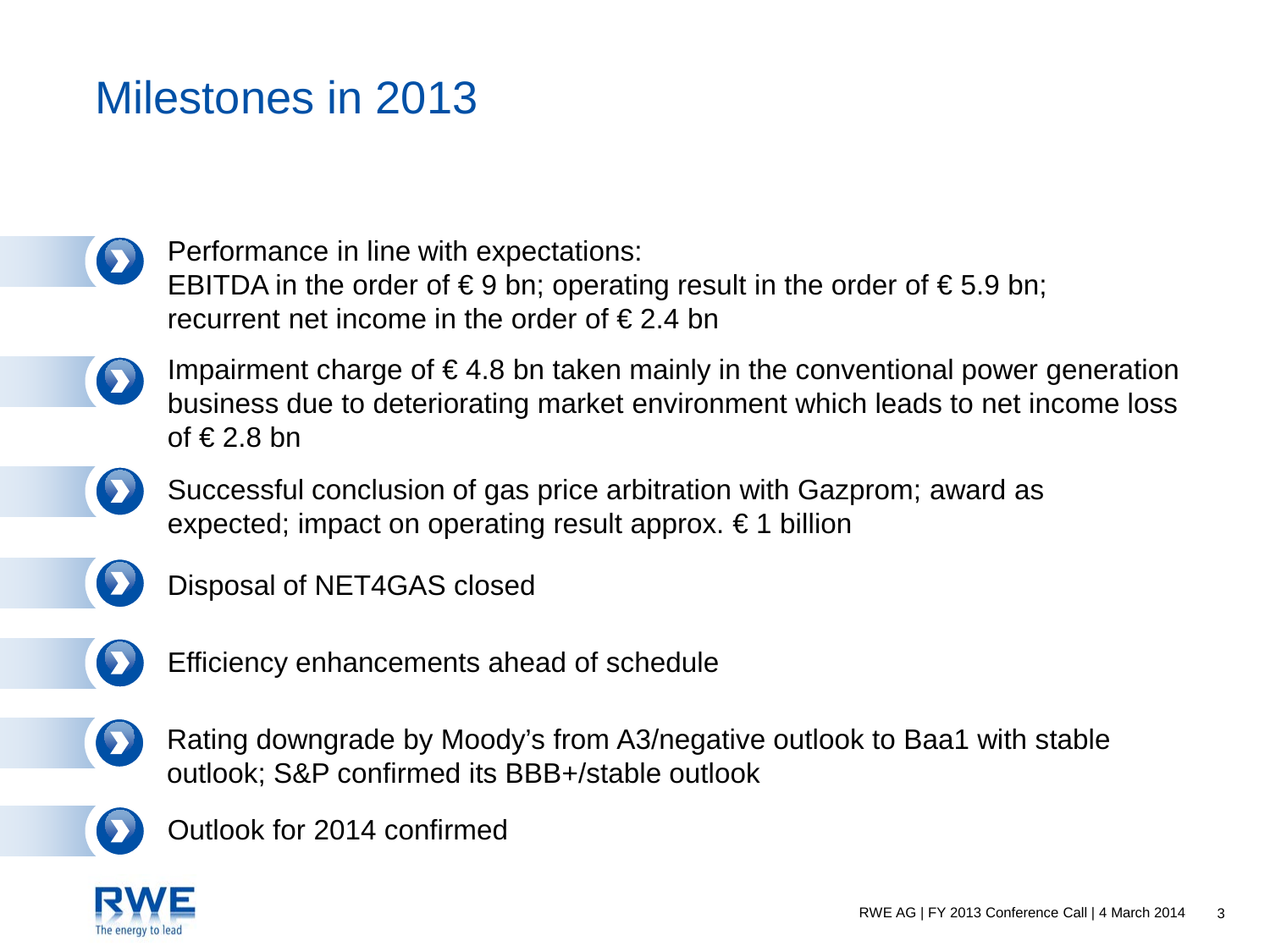### From commodity driven earnings development to attractive regulated profile

**RWE develops towards an attractive stable downstream business profile with additional focus on renewables and upside potential from conventional power generation**



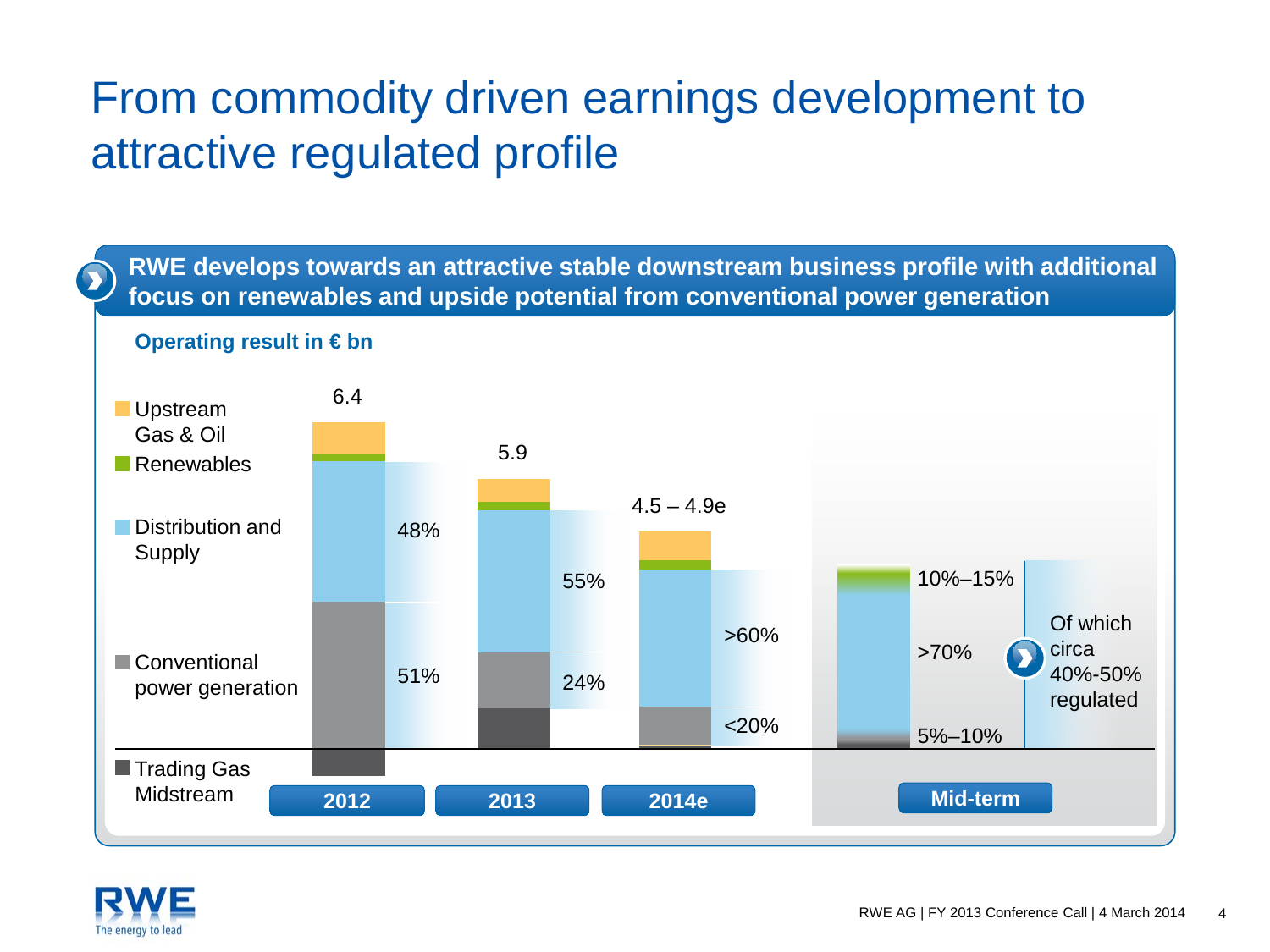### RWE's mid-term business profile drivers



| <b>GENERATION</b>                                                                                                                                                                                                                                                                                                                                                 | <b>TRADING</b>                                                                                                                                                                                                                                                                                                                                                                            | <b>DISTRIBUTION</b>                                                                                                                                                                                                                                                                                                                                                                 | <b>SUPPLY</b>                                                                                                                                                                                                                                                                                                                                                                               |
|-------------------------------------------------------------------------------------------------------------------------------------------------------------------------------------------------------------------------------------------------------------------------------------------------------------------------------------------------------------------|-------------------------------------------------------------------------------------------------------------------------------------------------------------------------------------------------------------------------------------------------------------------------------------------------------------------------------------------------------------------------------------------|-------------------------------------------------------------------------------------------------------------------------------------------------------------------------------------------------------------------------------------------------------------------------------------------------------------------------------------------------------------------------------------|---------------------------------------------------------------------------------------------------------------------------------------------------------------------------------------------------------------------------------------------------------------------------------------------------------------------------------------------------------------------------------------------|
| > Selective growth in<br>renewable energy<br>RWE Innogy aims to earn<br>$\geq$<br>its cost of capital in 2016<br>Restructure conven-<br>$\geq$<br>tional power generation<br>("no profit or cash<br>burning")<br>Upside potential from<br>$\geq$<br>market recovery of<br>conventional power<br>markets (e.g. new market<br>design or recovery of<br>commodities) | > Ongoing focus on value<br>extraction in commercial<br>asset optimisation<br>> Develop growth<br>opportunities in new<br>trading markets<br>> Additional value<br>contribution from principal<br>investment projects<br>> Commercial settlement<br>with Gazprom; no further<br>losses until May 2016<br>Ongoing losses from long-<br>$\geq$<br>term contracted gas<br>storage capacities | > GER: Stable regulatory<br>environment for the next<br>regulatory period<br>Electricity: $2014 - 18$<br>$2013 - 17$<br>Gas: Gas<br>- Potential for revenue<br>growth from integration<br>of renewables<br>Focus on performance<br>CEE/SEE: Aim to stabilise<br>regulated earnings<br>CZ: Discussion on next<br>regulatory period<br>(2015)<br>HU: Political pressure<br>on returns | > Focus on efficiency<br>enhancements<br>Increasing pressure on<br>$\geq$<br>sales margins<br>Margin upside via new<br>$\geq$<br>products and cross selling<br>Value oriented<br>$\geq$<br>customer service<br>Smart markets:<br>$\geq$<br>- Decentralised<br><b>CHP/services</b><br>Energy efficiency<br>Growth by leveraging<br>$\geq$<br>sales know-how across<br>mature and new markets |

**(German and CEE/SEE networks; renewables)**

**Integrated utility along the value chain with focus on core markets within Europe**

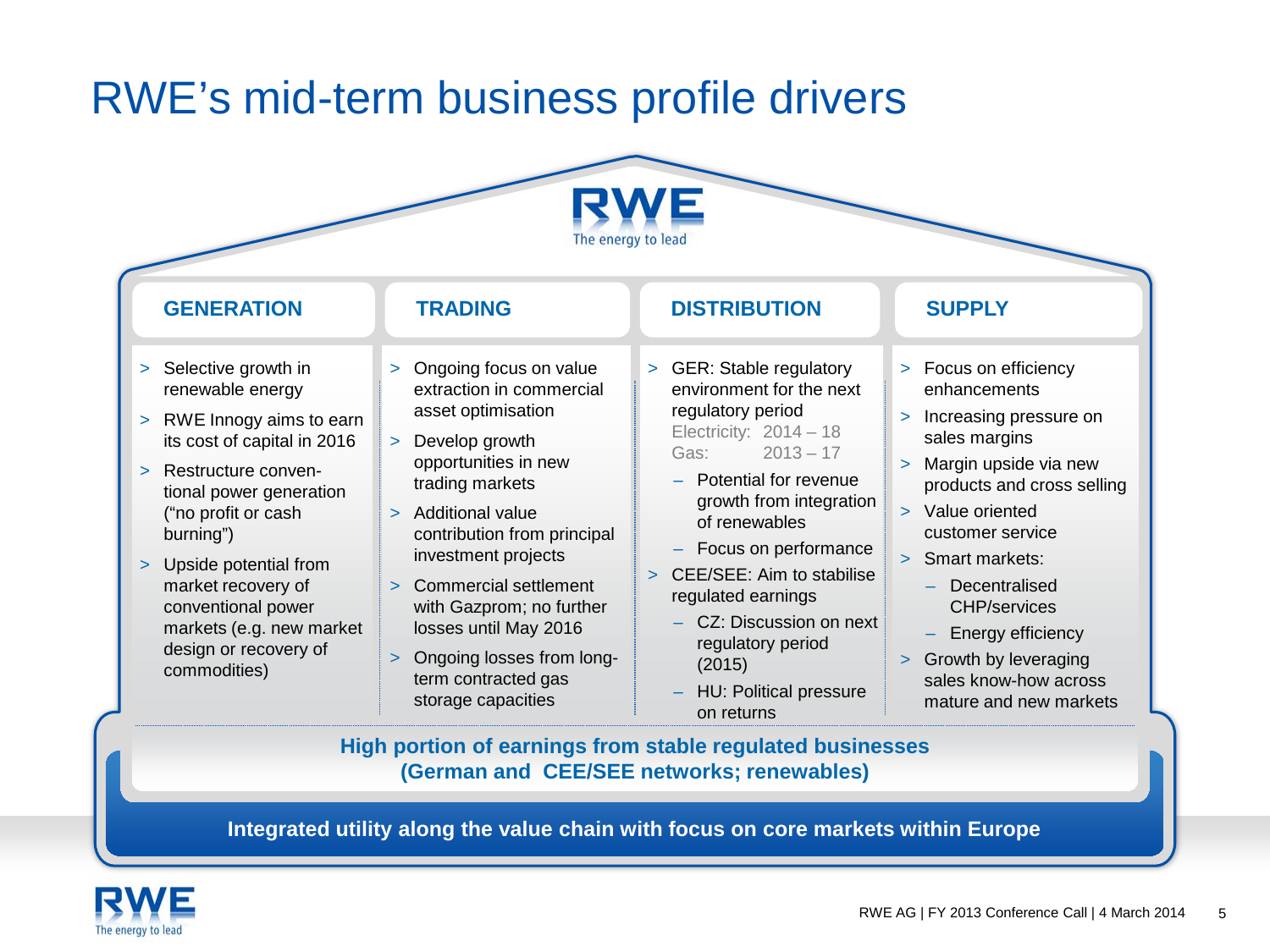### Conventional Power Generation: mark-to-market earnings perspective



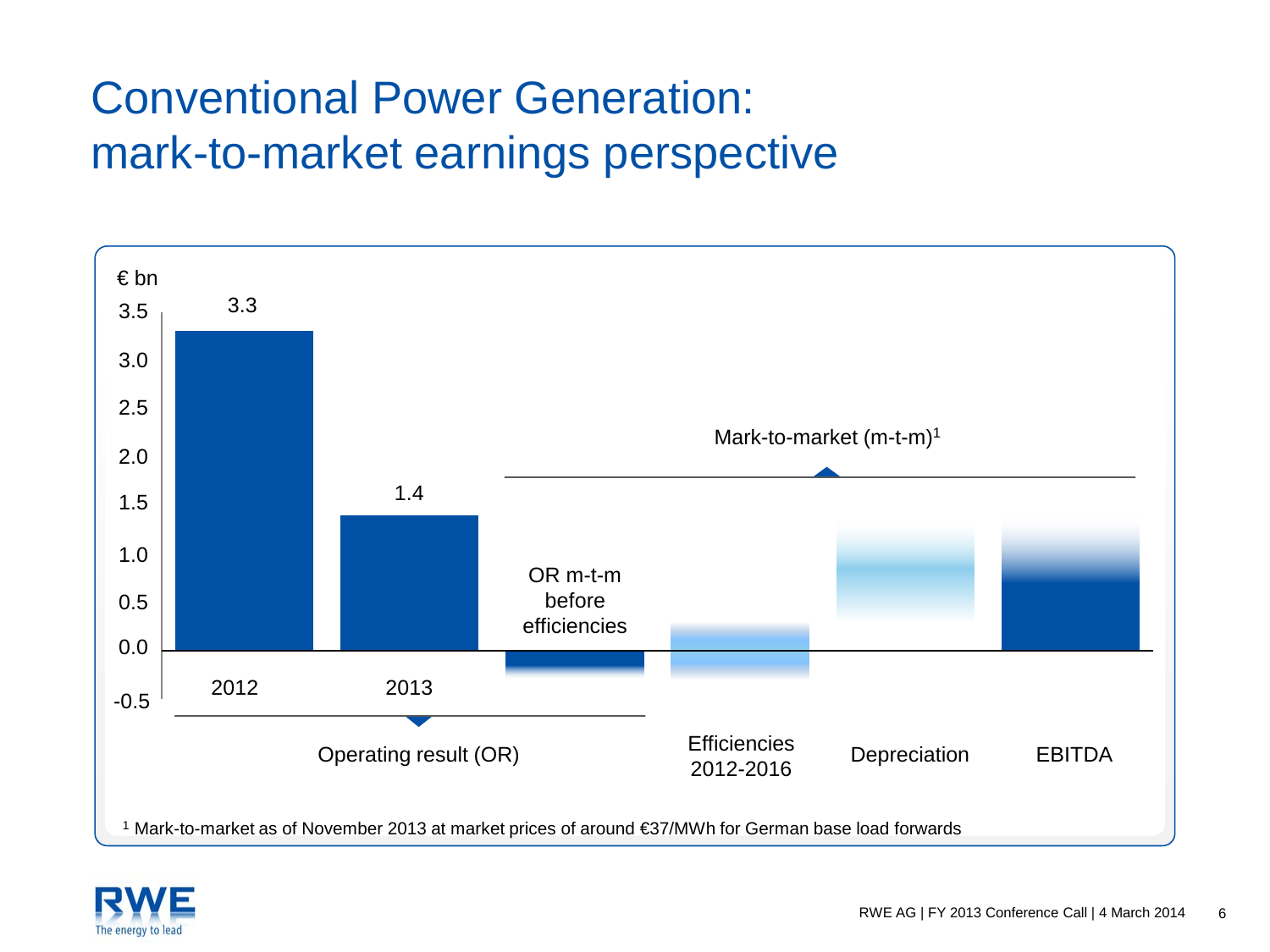### RWE Generation assets under review

#### **Profitability of RWE's conventional generation portfolio1**



#### **Capacity measures**

- > Additional measures for ~2.3 GW decided
	- > Mothballing of Claus C (gas, 1,300 MW)
	- > Contract termination (hard coal, 1,025 MW)
- > Measures for total capacity of ~6.6 GW
- > Regular assessment of economic situation of entire generation portfolio
- > Old hard coal and specific 300 MW lignite blocks remain under evaluation
- > Outstanding contracted hard coal also under review

<sup>1</sup> Rough profitability analysis for 2014 to 2016 in % of installed capacity of RWE's conventional generation portfolio (economic stake) in Germany, UK and NL (average c. 41 GW) based on market parameters as of October 2013

<sup>2</sup> OR = operating result; WACC = weighted average cost of capital pre tax; FCF = free cash flow = revenue – cash costs

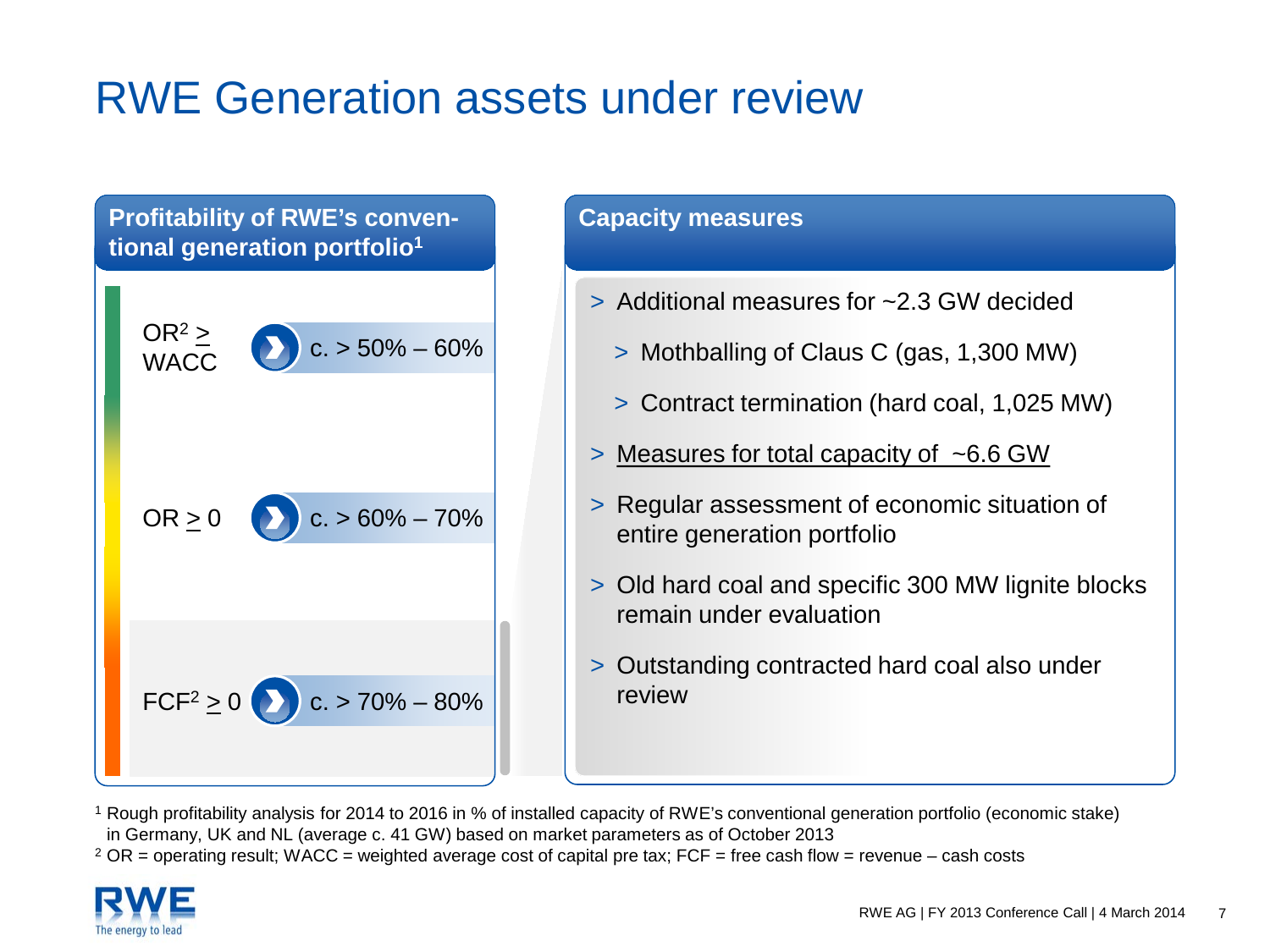### RWE Innogy will provide mid-term earnings growth despite reduced capex volume



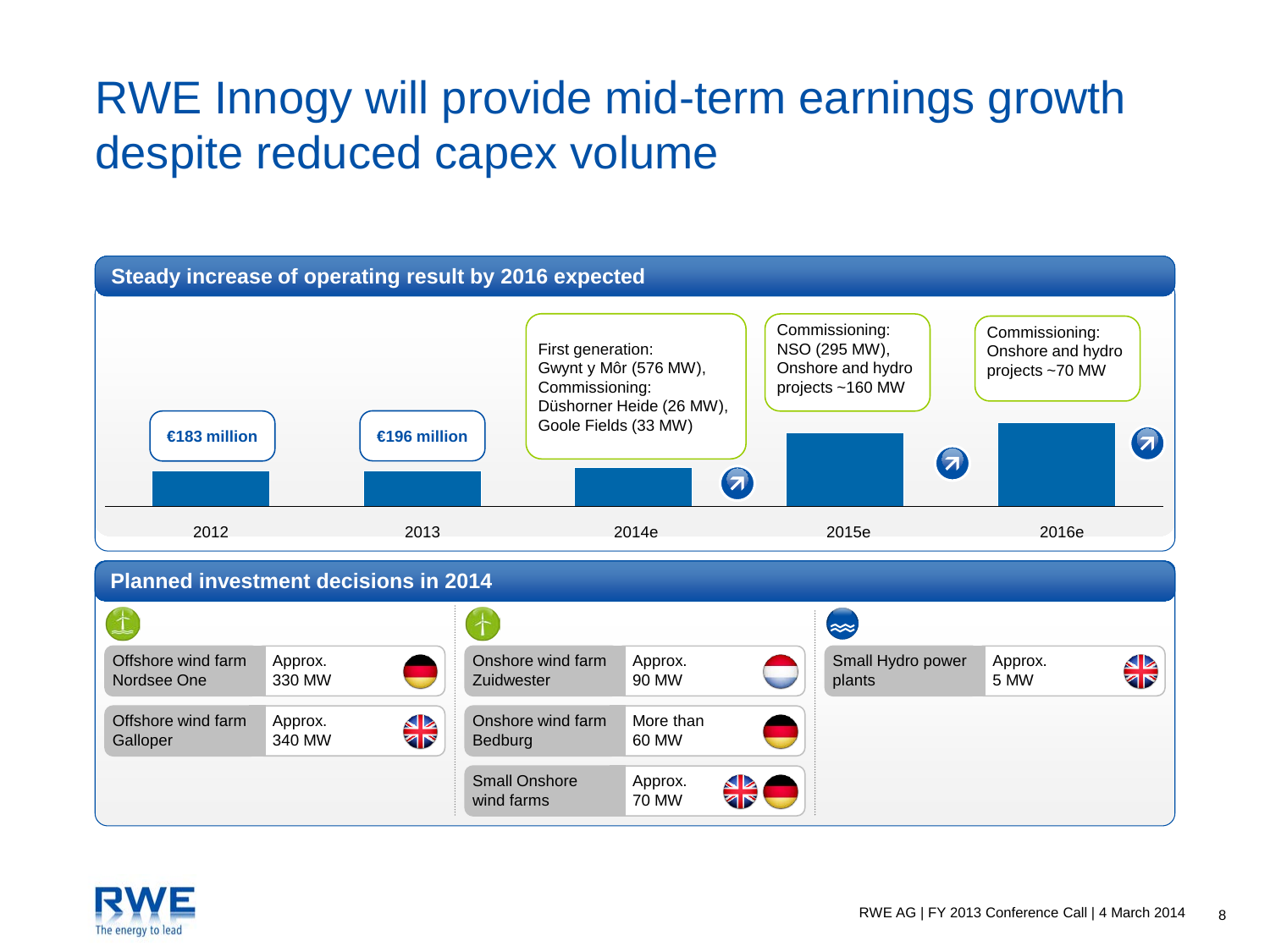### Efficiency improvements 1 year ahead of plan – at least €1.5 bn net benefit to be achieved by 2016



- > Total programme consists of measures amounting to  $\epsilon$ 2 bn ( = gross effect)
- > Efficiency improvements to be fully earnings enhancing by 2016, one year earlier than initially envisaged
- > Efficiencies net of underlying cost increases such as wage inflation
- $>$   $\epsilon$ 1 bn already achieved by 2013 instead of 2014
- > Continuous improvement: focus on limiting cost increases by e.g. staff factor costs, to secure further potential upside
- > Staff reduction:
	- Reduction of  $~10,200$  FTEs envisaged by year-end 2016
	- Operational FTE reduction of ~4,500 realised by year-end 2013
- > Internal planning for next wave of efficiency enhancements already started

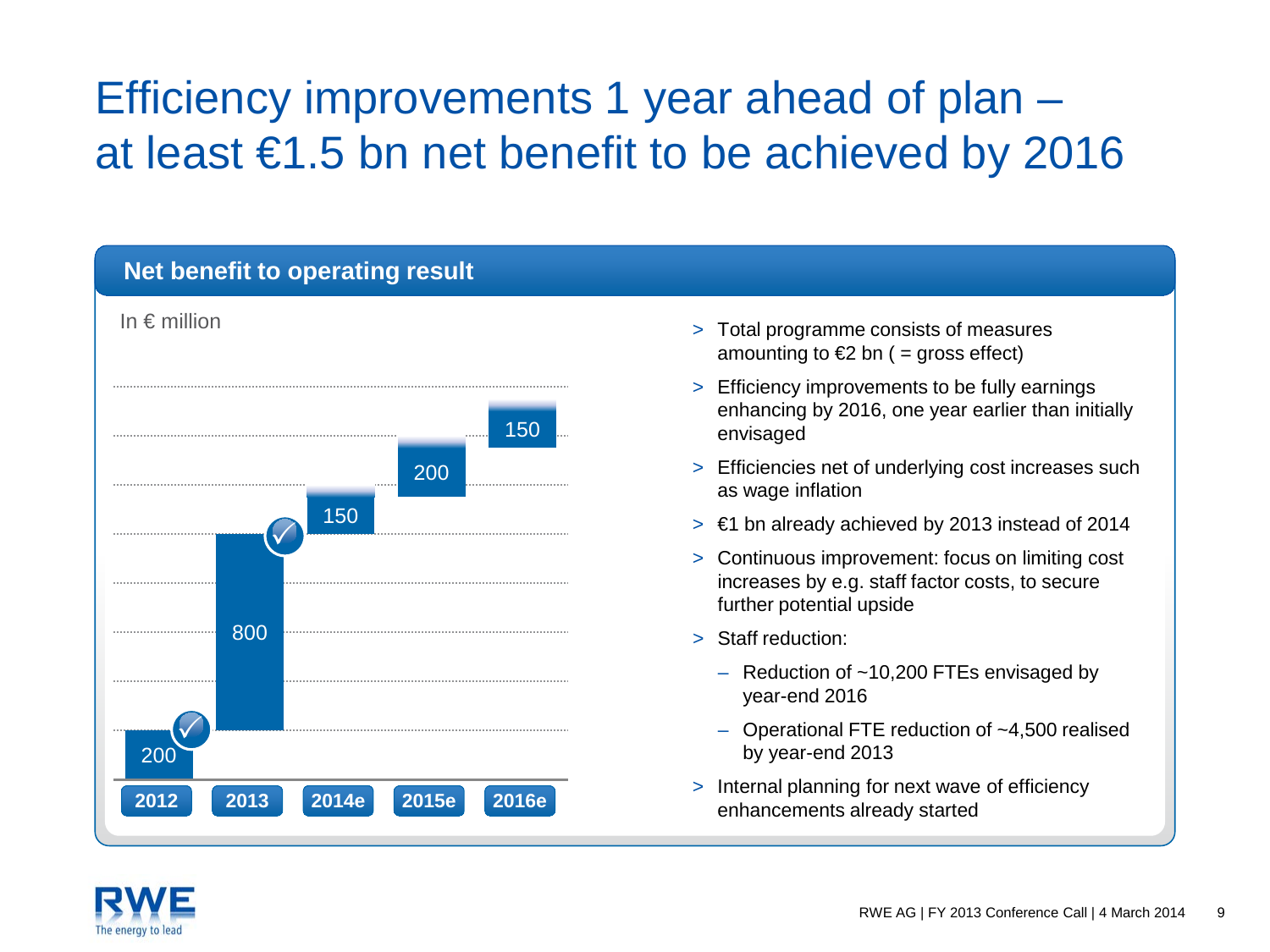### Efficiency measures of €2 bn implemented by the end of 2016



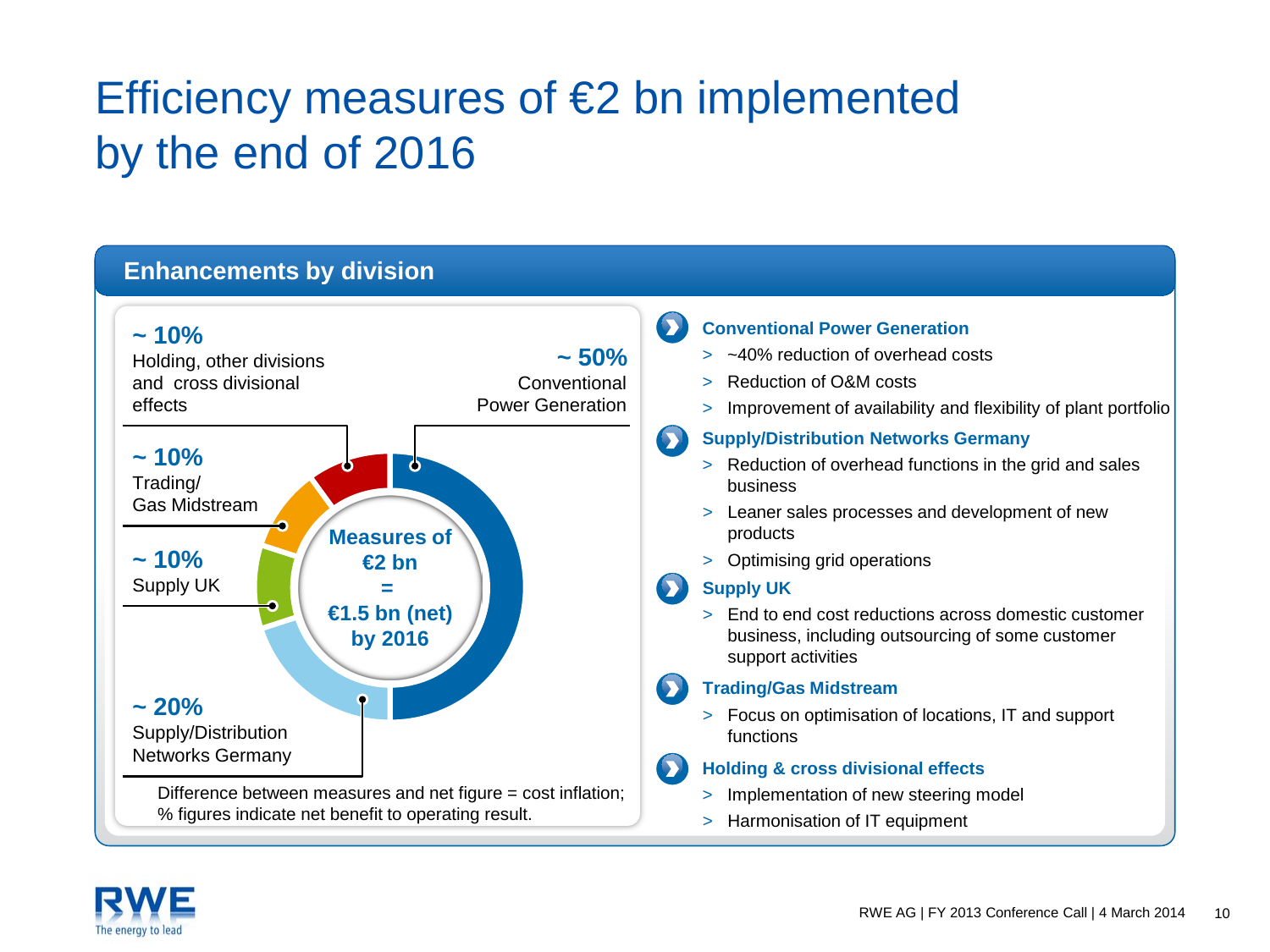### Focus on total controllable costs (TCC)

**60% of the efficiency programme will be achieved through a reduction of total controllable costs**



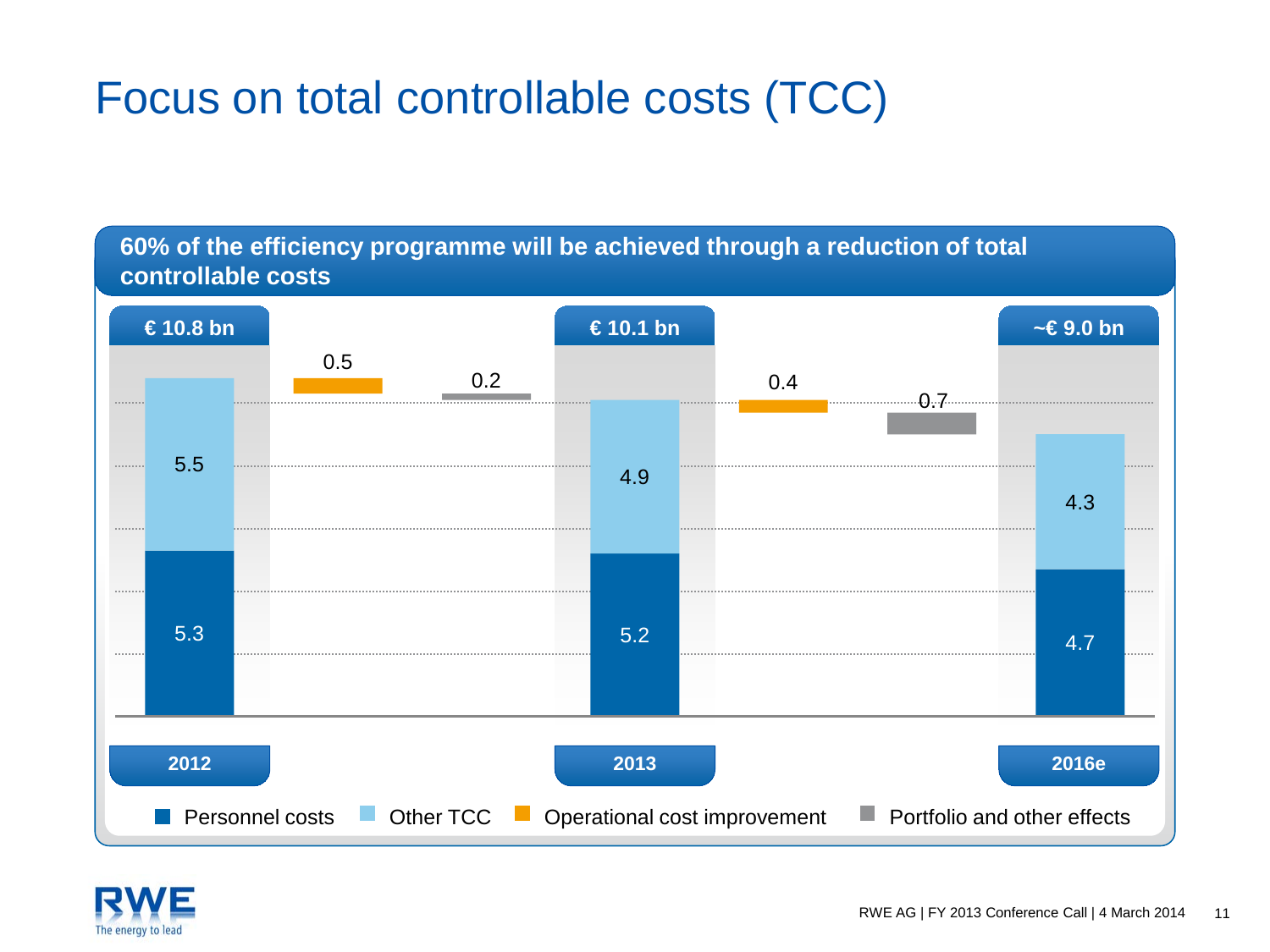### Practical example for efficiency improvements in the lignite business



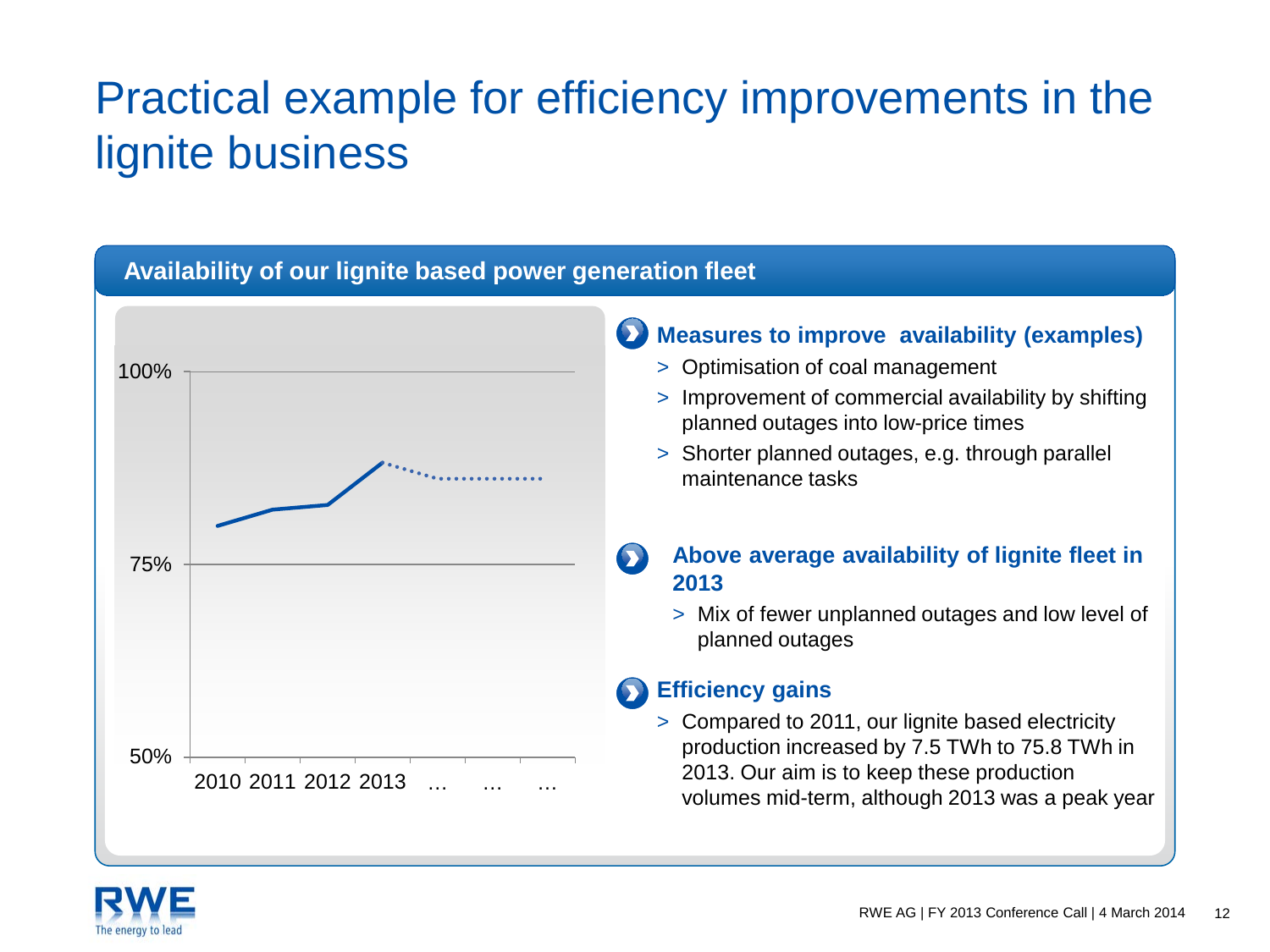### Agenda

### **Peter Terium** FY 2013 highlights, strategy update **A**

### **B Bernhard Günther**

FY 2013 group results and divisional performance & outlook

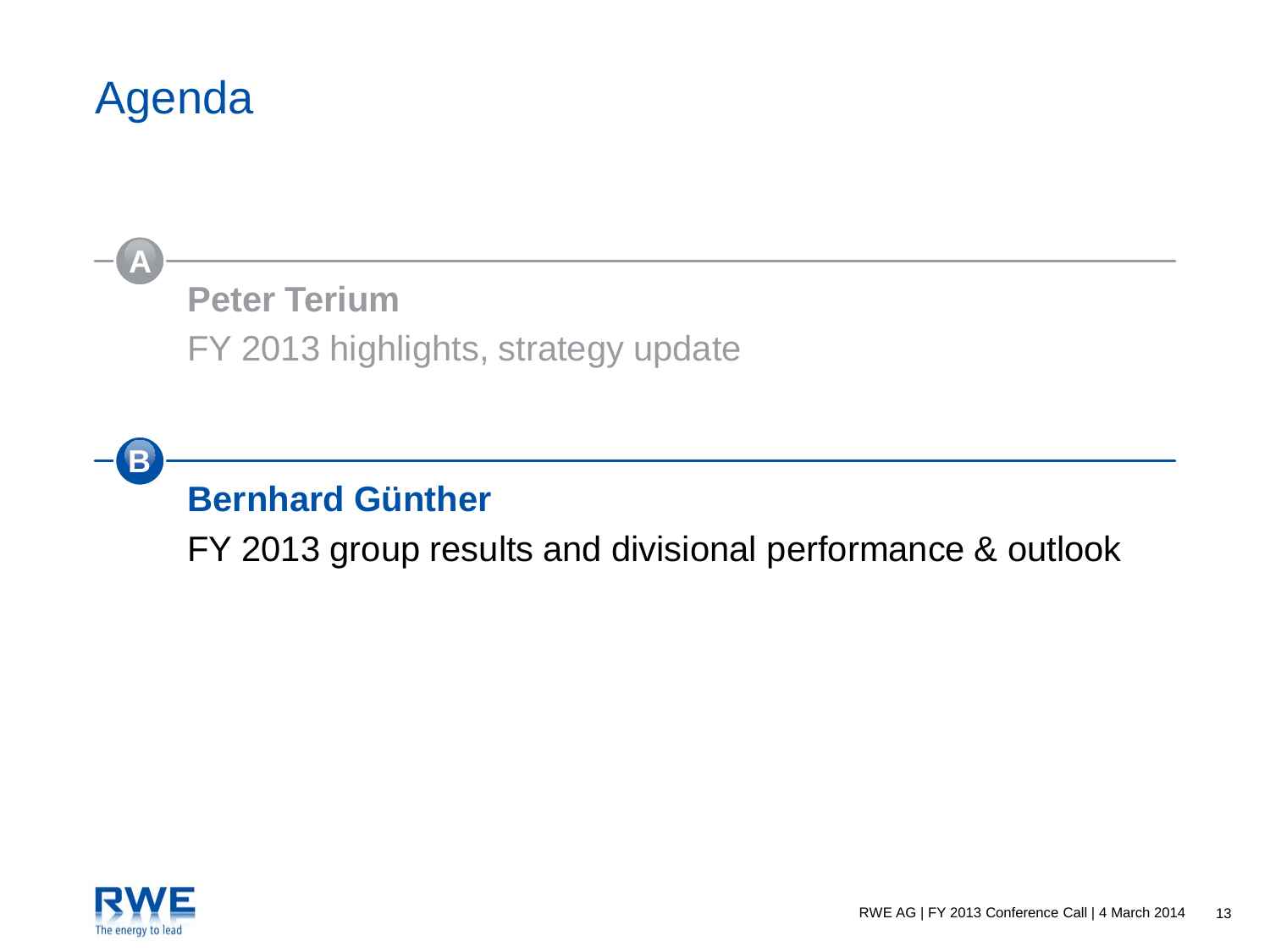### Development of operating result …



<sup>1</sup> Value drivers are adjusted for efficiencies to show efficiency measures in one amount.

<sup>2</sup> Including one-off adjustment of provision for pending losses from an electricity purchase contract

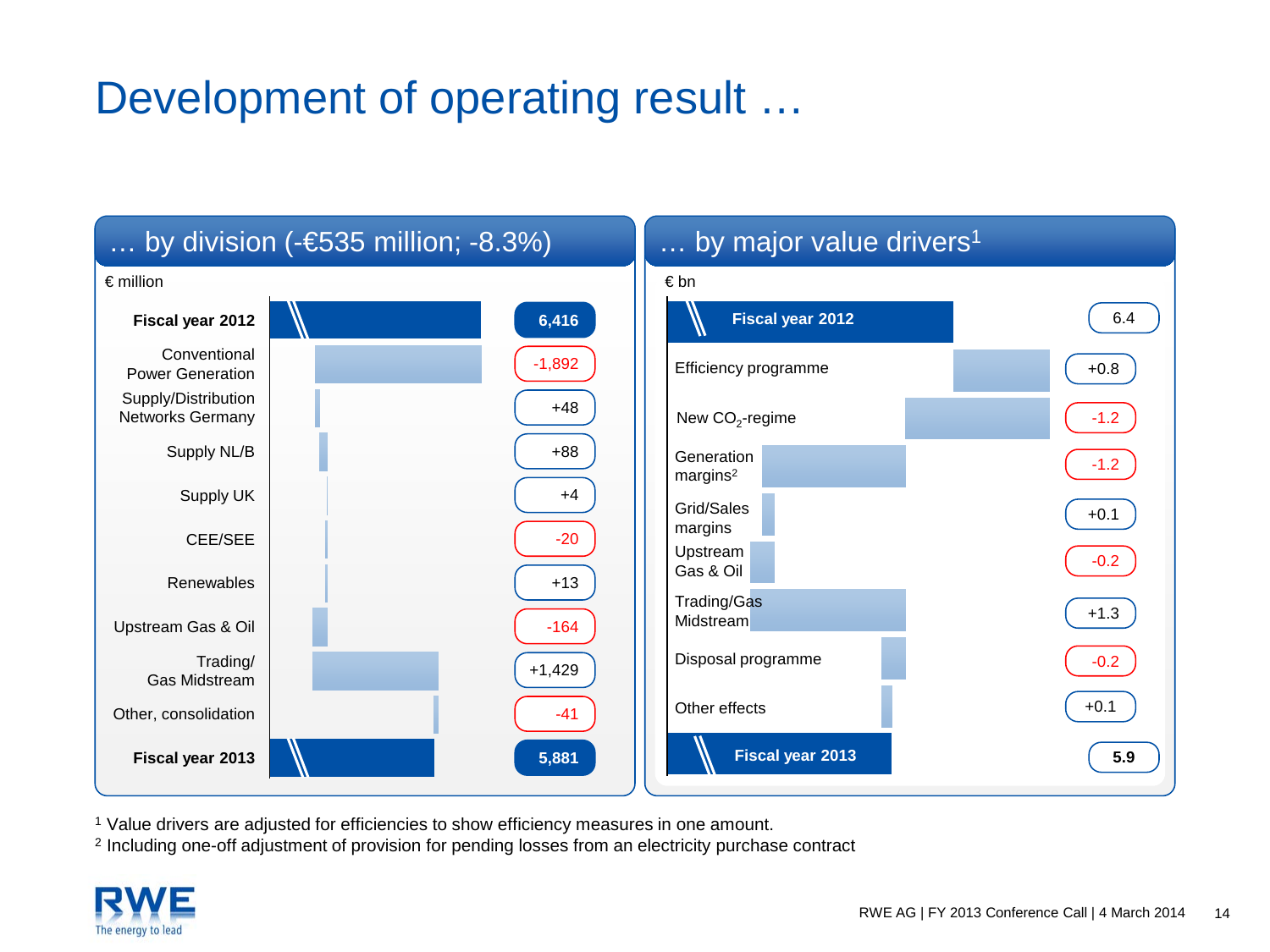### Reconciliation of (recurrent) net income



- $\mathbf{\Omega}$ Non-operating result shows the impairments, mainly in our Conventional Power Generation division and significant restructuring charges
- $\bullet$ Financial result improved due to better net interest and interest accretion to provisions
- $\bullet$ Tax rate for determining recurrent net income at 34% (previous year 34%)
- $\bullet$ Adjustments for recurrent net income comprise non-operating result including tax effects and one-off items from taxes

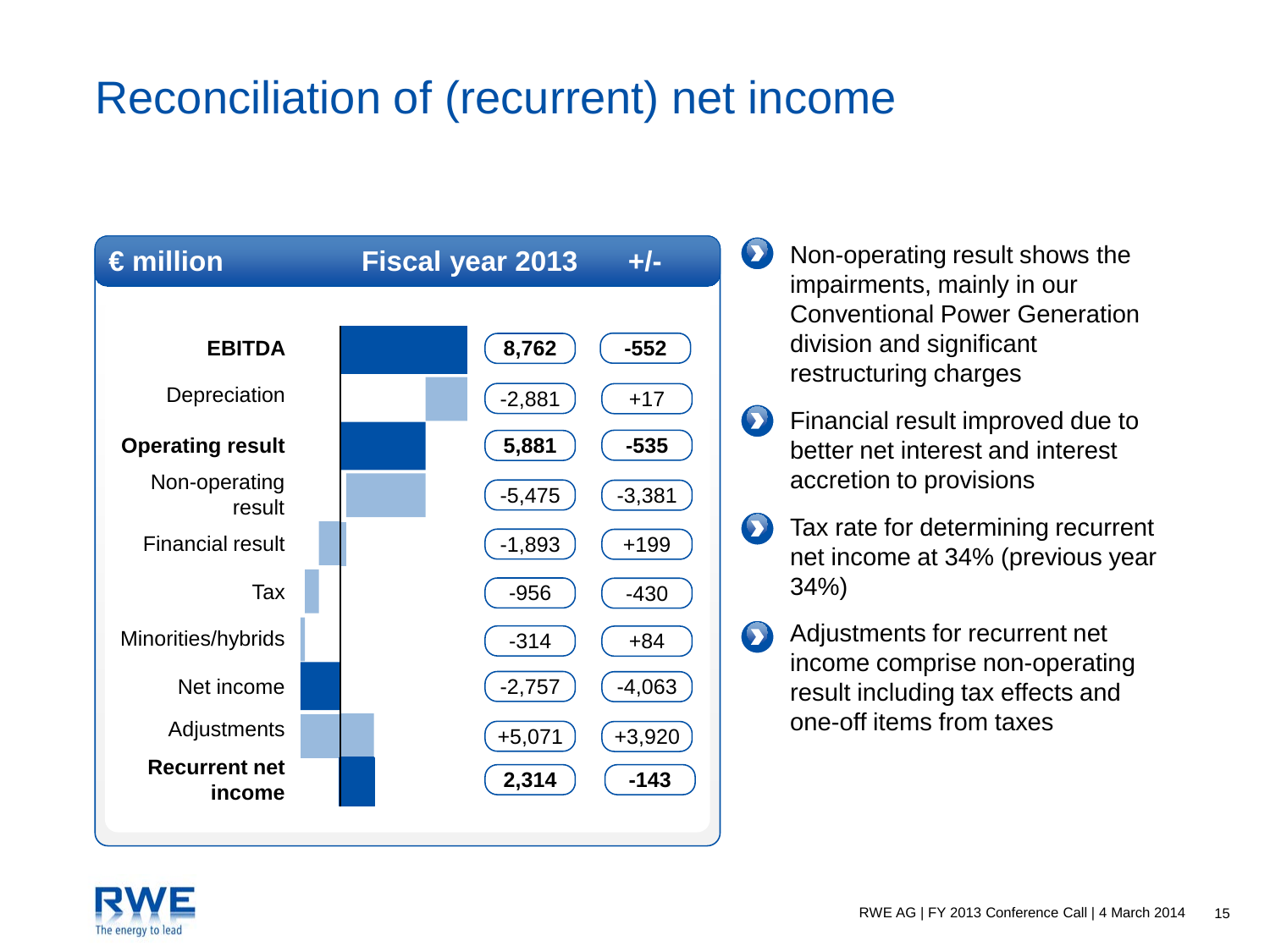### Cash flow statement and reconciliation of cash balance

| <b>January - December</b><br>$\epsilon$ million | 2013     | 2012     | <b>Change</b><br>(absolute) |
|-------------------------------------------------|----------|----------|-----------------------------|
| Funds from operations (FFO)                     | 7,068    | 5,446    | 1,622                       |
| Change in working capital                       | $-1,313$ | $-1,051$ | $-262$                      |
| Cash flows from operating activities            | 5,755    | 4,395    | 1,360                       |
| Capex on fixed assets <sup>1</sup>              | $-4,488$ | $-5,081$ | 593                         |
| Free cash flow                                  | 1,267    | $-686$   | 1,953                       |
| Capex on financial assets <sup>1</sup>          | $-83$    | $-412$   | 329                         |
| Dividend payments (incl. minority payments)     | $-1,611$ | $-1,556$ | $-55$                       |
| <b>Cash balance</b>                             | $-427$   | $-2,654$ | 2,227                       |

<sup>1</sup> According to cash flow statement.



 $\bullet$ 

 $\sum$  FFO – among other things:

- > One-off profit from the Gazprom arbitration ruling
- Change in working capital among other things:
- > Tax-prepayment for tax audit
- > Optimisation measures

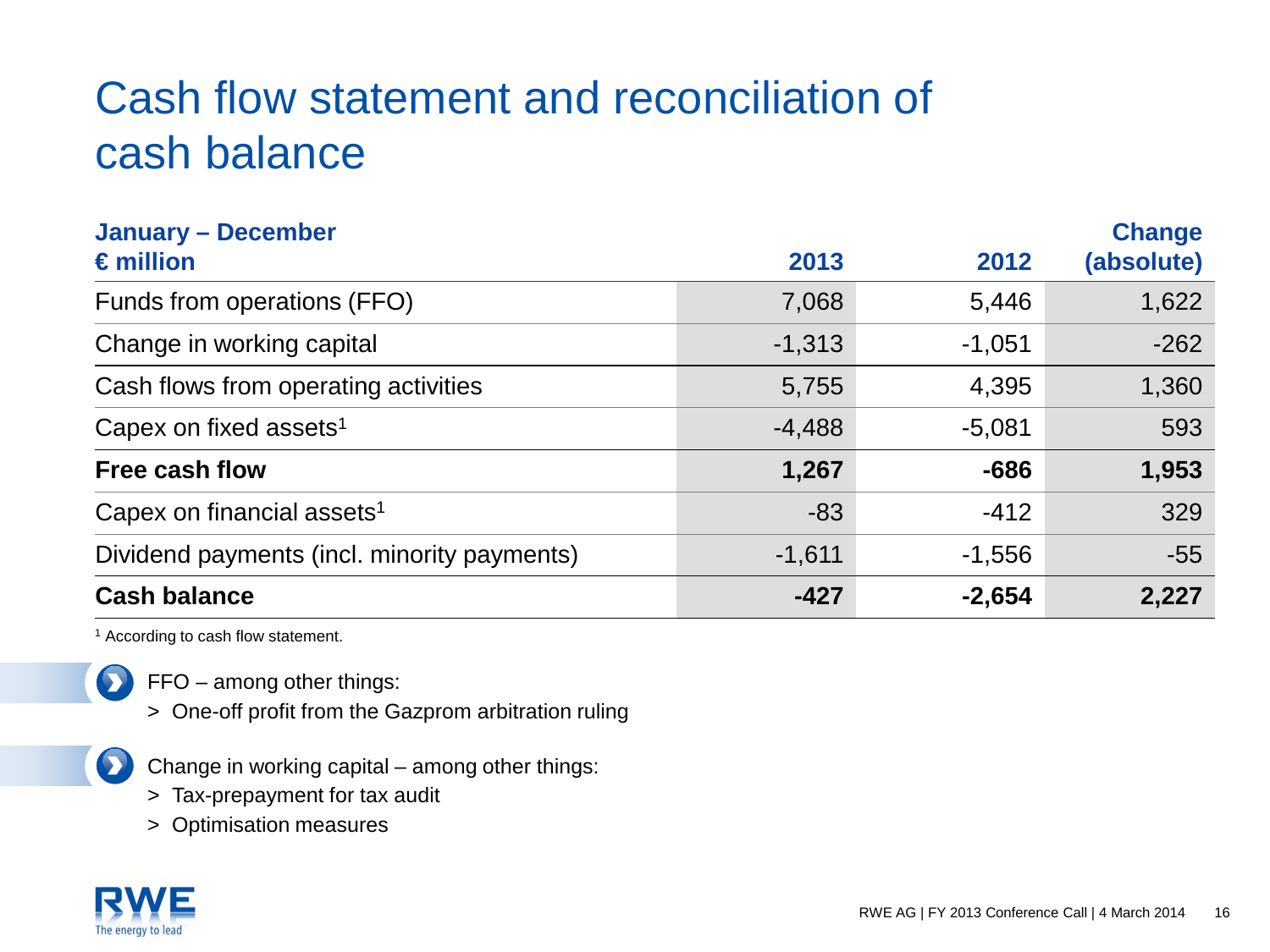### Excellent access to debt capital market is key



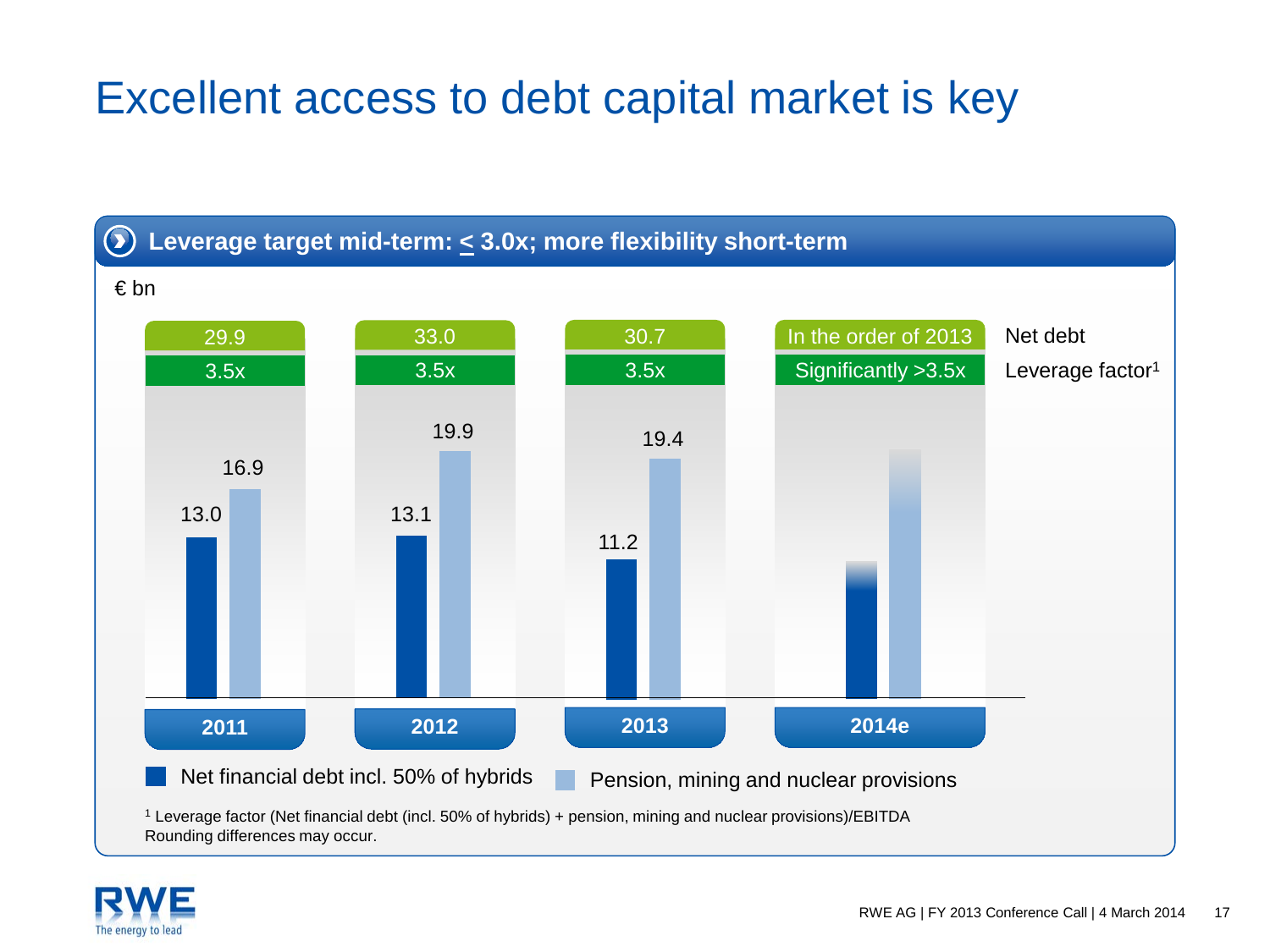### RWE well on track to reach target of a positive cash balance



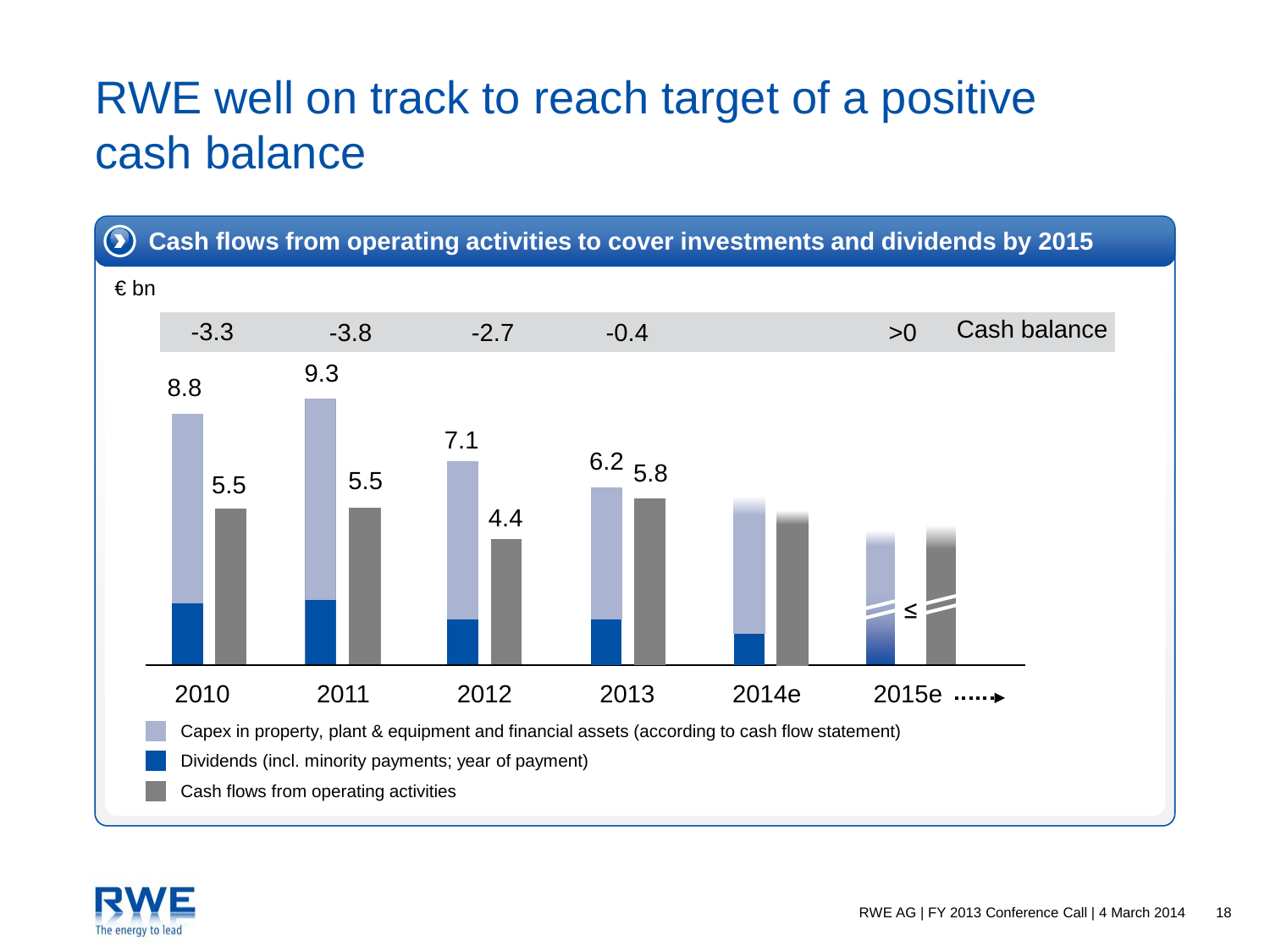### Outlook for 2014



<sup>1</sup> Executive and Supervisory Board propose to the AGM on 16.04.2014 a dividend of €1 per common and preference share for fiscal year 2013.

<sup>2</sup> The outlook is before the disposal of RWE Dea and Urenco. For RWE Dea we expect for fiscal 2014 an EBITDA of €1,200 -1,300 million an operating result of €600 – 650 million and a recurrent net income of c. €250 million.

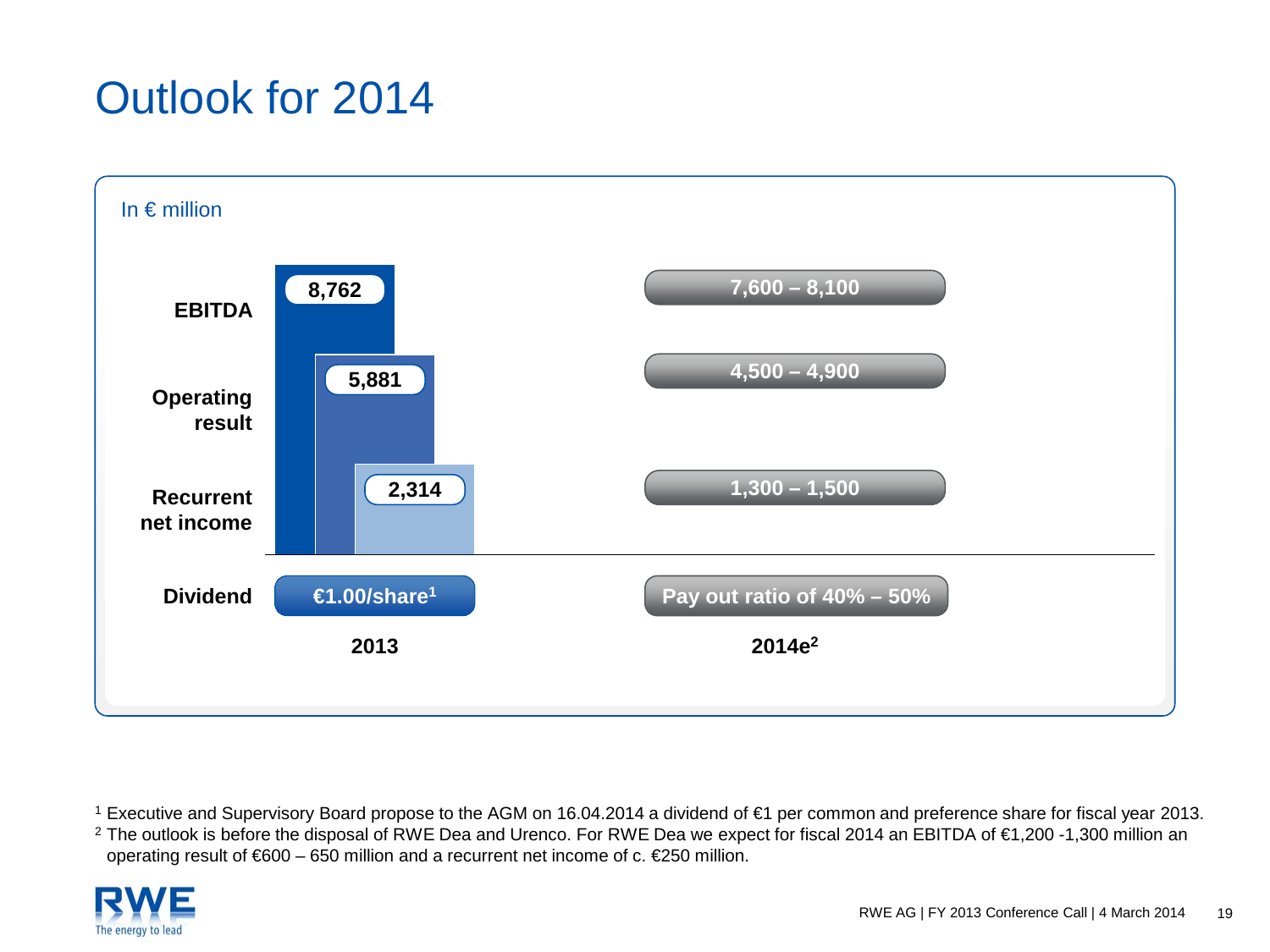### 2014 Divisional outlook for the operating result

| $\epsilon$ million                              | 2013  | 2014 forecast versus 2013 |
|-------------------------------------------------|-------|---------------------------|
| <b>Conventional Power Generation</b>            | 1,383 | Significantly below 2013  |
| <b>Supply/Distribution Networks Germany</b>     | 1,626 | Moderately above 2013     |
| Supply Netherlands/Belgium                      | 278   | Significantly below 2013  |
| <b>Supply United Kingdom</b>                    | 290   | Moderately below 2013     |
| <b>Central Eastern and South Eastern Europe</b> | 1,032 | Significantly below 2013  |
| Renewables                                      | 196   | Moderately above 2013     |
| <b>Upstream Gas &amp; Oil</b>                   | 521   | Significantly above 2013  |
| <b>Trading/Gas Midstream</b>                    | 831   | Significantly below 2013  |

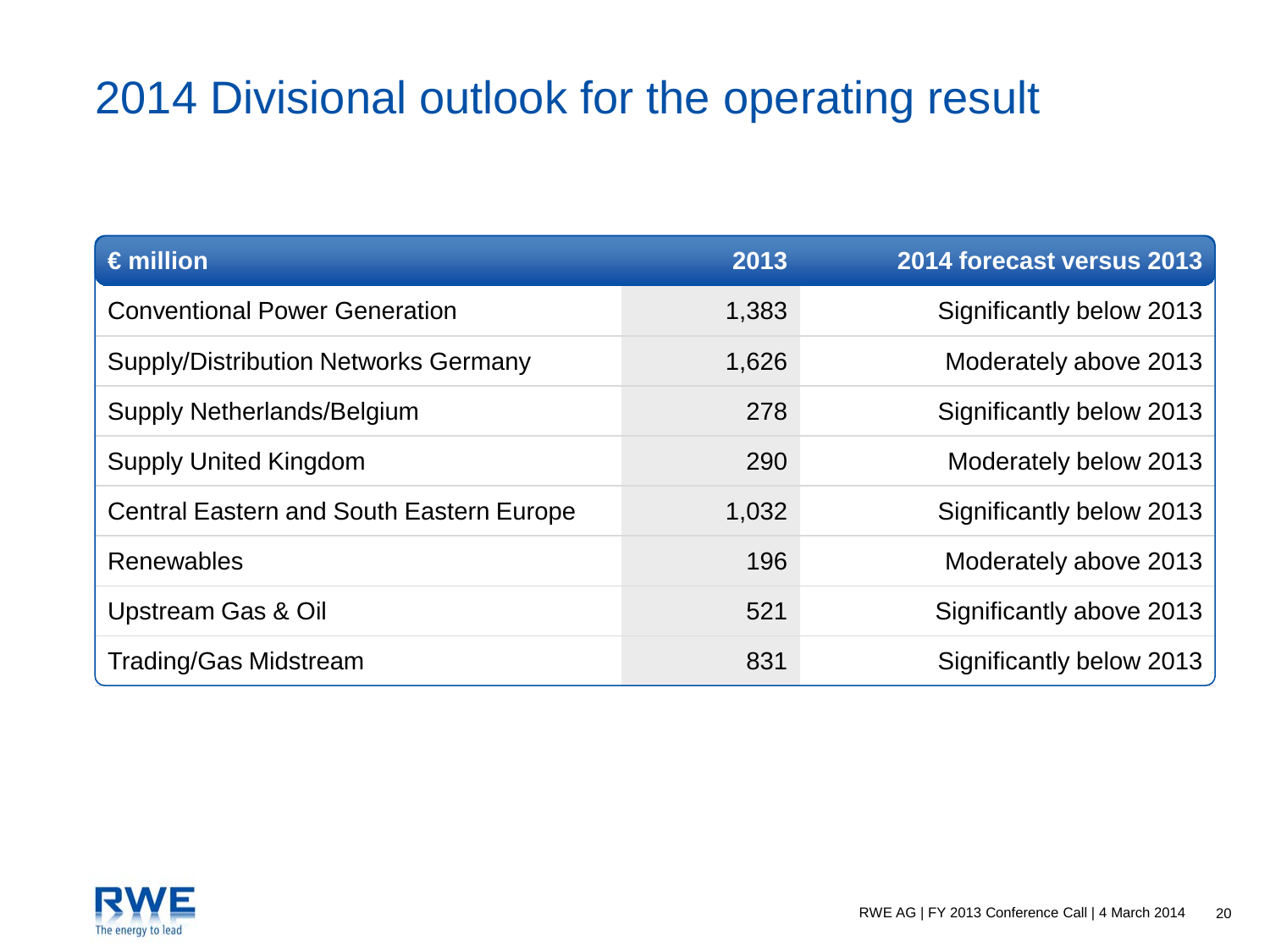### Operating result outlook for fiscal year 2014

| Trend for major value drivers in fiscal year 2014                        |                                                                                                                                                                     |  |  |  |  |  |
|--------------------------------------------------------------------------|---------------------------------------------------------------------------------------------------------------------------------------------------------------------|--|--|--|--|--|
| <b>Operating result 2013</b>                                             | $\bigoplus$ ,9 bn                                                                                                                                                   |  |  |  |  |  |
| Efficiency programmes                                                    | c. €150 million envisaged for 2014                                                                                                                                  |  |  |  |  |  |
| Depreciation                                                             | 9<br>Trend for higher depreciation as a result of investment programme                                                                                              |  |  |  |  |  |
| Electricity generation margins (D;NL;UK);<br>volumes, prices and spreads | Lower realised generation spreads; absence of negative one-off in 2013<br>$\mathbf{\Omega}$<br>from adjustment of provision for loss making power purchase contract |  |  |  |  |  |
| Growth from Upstream Gas & Oil                                           | RWE Dea's volume target of at least 40 mm boe confirmed; in line with<br>$\bm{\Theta}$<br>earnings expectations of $600 - 650$ million                              |  |  |  |  |  |
| <b>Trading/Gas Midstream</b>                                             | $\boldsymbol{\Theta}$<br>Absence of positive one-off from Gazprom arbitration                                                                                       |  |  |  |  |  |
| Dilution from disposals                                                  | c. €0.2 bn for NET4GAS; RWE Dea and Urenco still included in our earnings<br>$\mathbf \Theta$<br>numbers for the time being                                         |  |  |  |  |  |
| <b>Fiscal year 2014 outlook</b>                                          | $64.5 - 4.9$ bn                                                                                                                                                     |  |  |  |  |  |

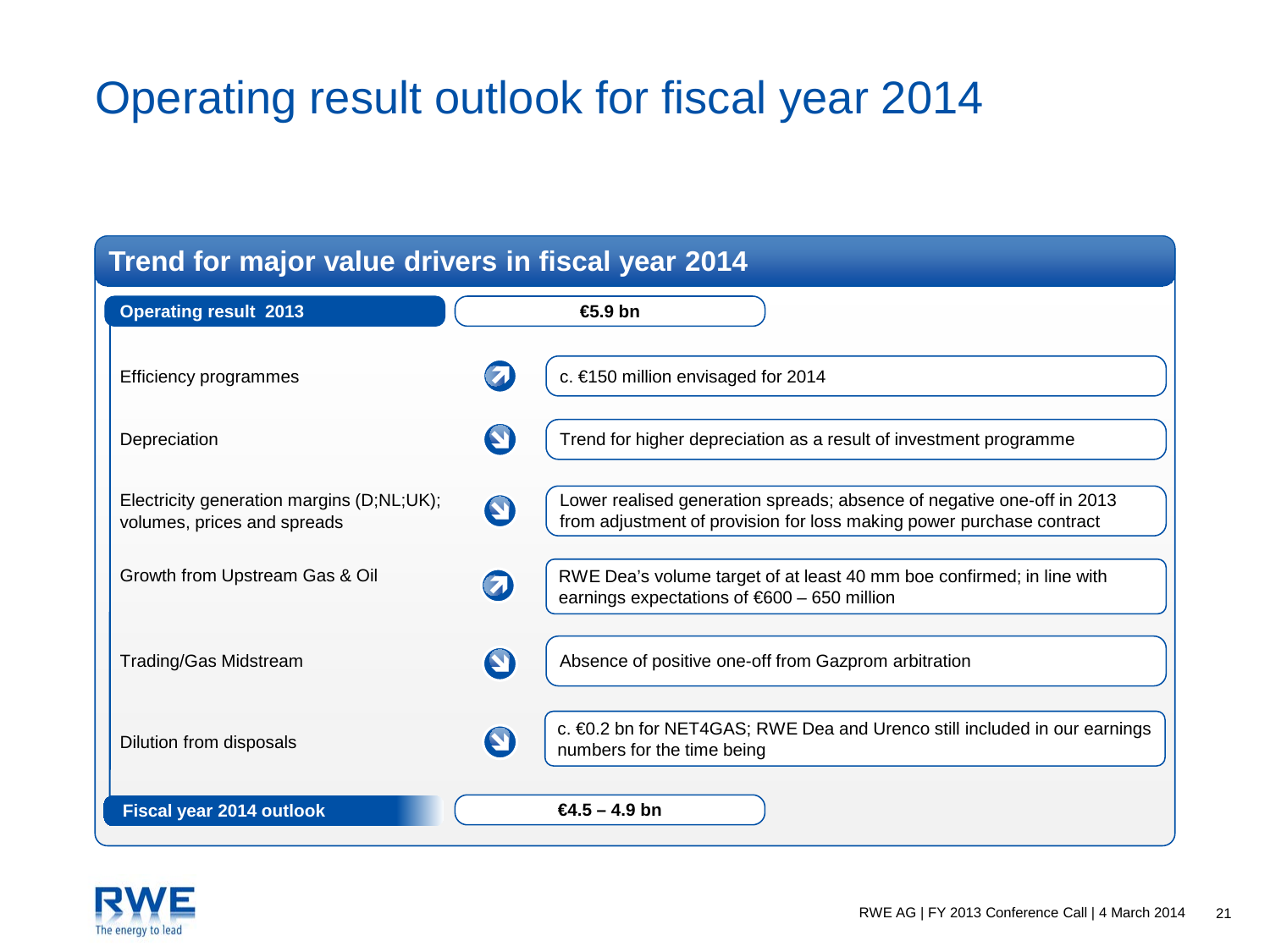### Major earning drivers post 2013

Further decline in realised electricity margins (realised outright power price 2013: € 51/MWh)

- Disposal of RWE Dea
- Disposal of NET4GAS in 2013 (2013 earnings contribution: €171 m to operating result)
	- Regulatory and competitive pressure
- Efficiency enhancement programme (2014 to 2016: at least  $\epsilon$  500 million)
- Earnings growth in renewables (target to reach ROCE/WACC break even in 2016)
- **Performance increase in our** downstream business

#### **Further potential upside from:**

- **W** New market design for conventional power generation or commodity recovery
- Selective growth projects from "Energiewende" (new German energy policy)
- Potential for small growth in our supply business across Europe

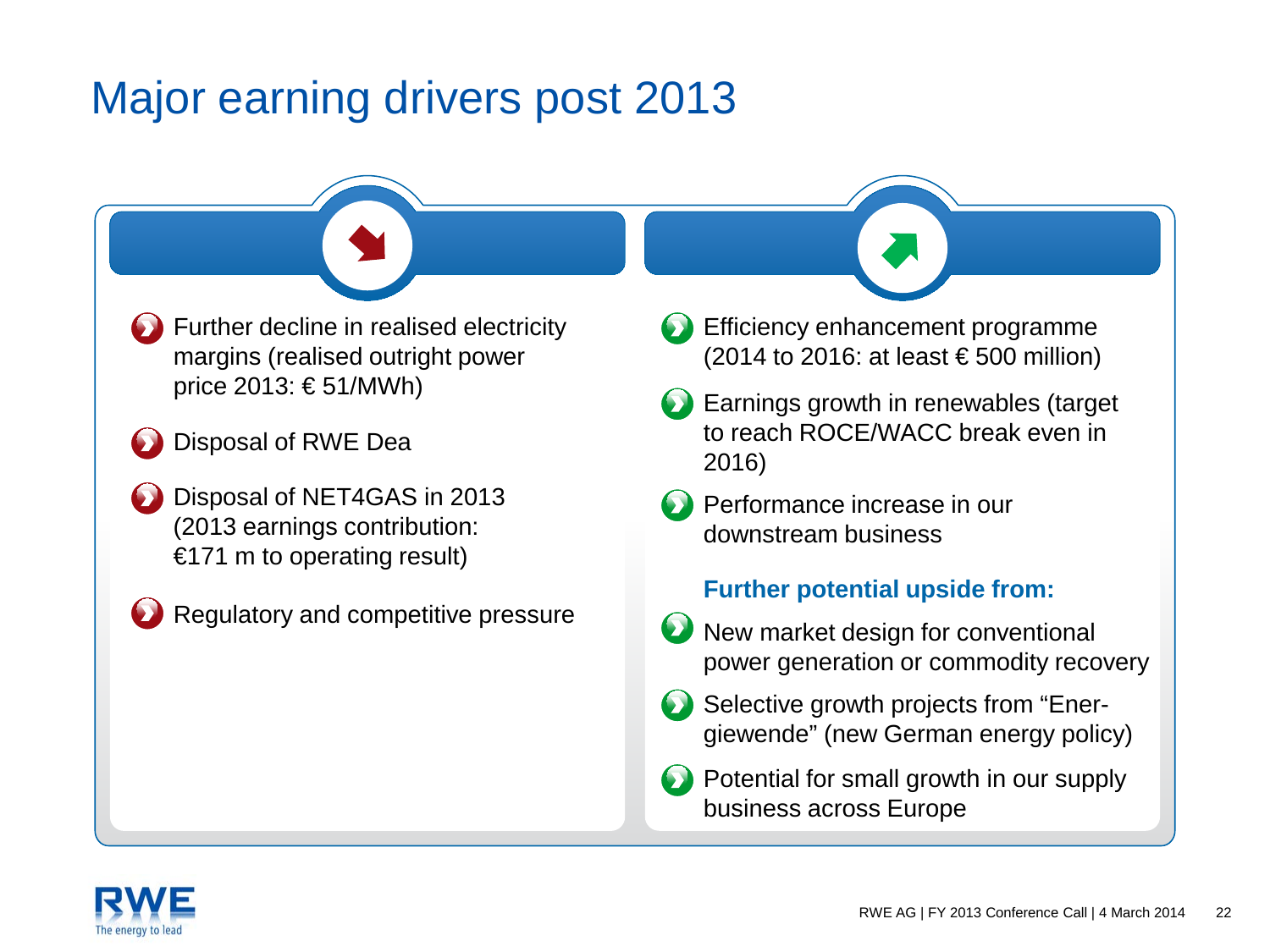# Back-up Charts

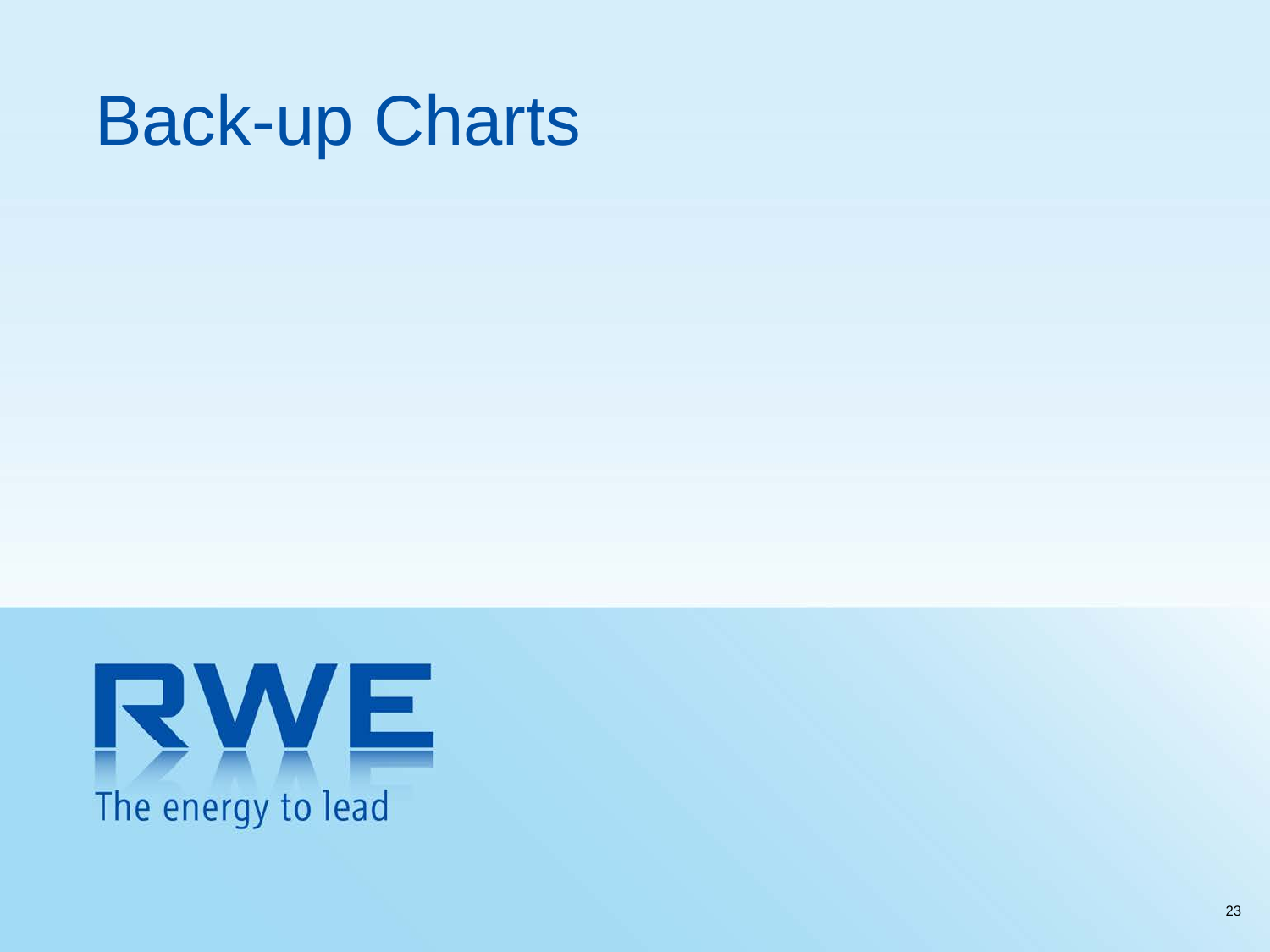### Performance of the Conventional Power Generation **Division**

|                    | January – December: operating result: -57.8% $\overline{(-61,892 \text{ million})}$ |                |                                                                          |  |  |  |
|--------------------|-------------------------------------------------------------------------------------|----------------|--------------------------------------------------------------------------|--|--|--|
| $\epsilon$ million |                                                                                     |                | $\bullet$ Full auctioning of CO <sub>2</sub> -certificates (c. -€1.2 bn) |  |  |  |
| 3,275              |                                                                                     |                | ◯ Lower realised electricity generation spreads, incl. coal tax in NL    |  |  |  |
|                    |                                                                                     |                | Adjustment of provision for pending losses from an electricity           |  |  |  |
|                    | ,383                                                                                |                | purchase contract                                                        |  |  |  |
|                    |                                                                                     | $\blacksquare$ | Absence of compensation payments received in 2012                        |  |  |  |
|                    |                                                                                     |                | Efficiency improvements and lower fixed operating and                    |  |  |  |
| 2012               | 2013                                                                                |                | maintenance costs                                                        |  |  |  |

#### Guidance for fiscal 2014: Significantly below last year's level



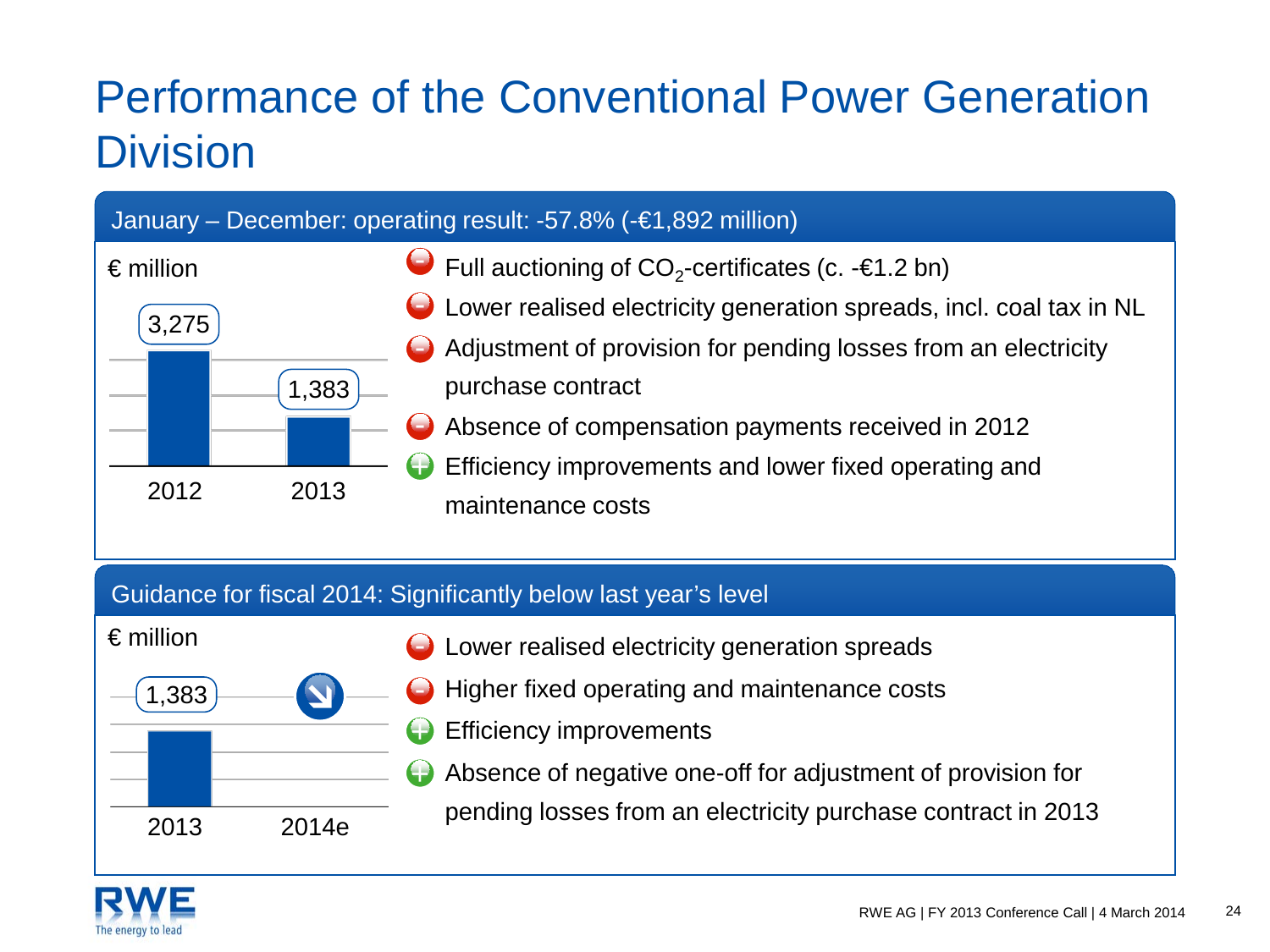### Overview of capacity measures

| <b>Measure</b>                     | <b>Plant</b>          | MW <sup>1</sup> | <b>Fuel</b>                      | <b>Location</b> | <b>Date</b>              |
|------------------------------------|-----------------------|-----------------|----------------------------------|-----------------|--------------------------|
| Decom-<br>missioning               | Amer <sub>8</sub>     | 610             | Hard coal                        | <b>NL</b>       | Q1-2016                  |
| Long-term                          | Claus C               | 1,300           | Gas                              | <b>NL</b>       | Q3-2014                  |
| mothballing                        | Moerdijk 2            | 430             | Gas                              | <b>NL</b>       | Q4-2013                  |
|                                    | <b>Gersteinwerk F</b> | 355             | Gas - steam turbine              | <b>DE</b>       | Q3-2013                  |
|                                    | Gersteinwerk G        | 355             | Gas – steam turbine              | DE              | Q2-2014                  |
|                                    | Weisweiler H          | 270             | Topping gas turbine <sup>2</sup> | DE              | Q3-2013                  |
|                                    | Weisweiler G          | 270             | Topping gas turbine <sup>2</sup> | <b>DE</b>       | Q3-2013                  |
|                                    | Mid-size units        | 85 <sup>3</sup> | Gas                              | <b>NL</b>       | Q1-2013                  |
| Summer                             | <b>Emsland B</b>      | 360             | Gas - steam turbine              | DE              | Q2-2014                  |
| mothballing                        | Emsland C             | 360             | Gas – steam turbine              | DE              | Q2-2014                  |
| <b>Termination</b><br>of contracts | Confidential          | 2,195           | Hard coal                        | DE              | $Q4 - 2013 -$<br>Q4-2014 |
| <b>Total</b>                       |                       | 6,590 MW        |                                  |                 |                          |

<sup>1</sup> Net nominal capacity  $\mid$  <sup>2</sup> At a lignite plant  $\mid$  <sup>3</sup> Includes 1 unit which is part of ELES transaction

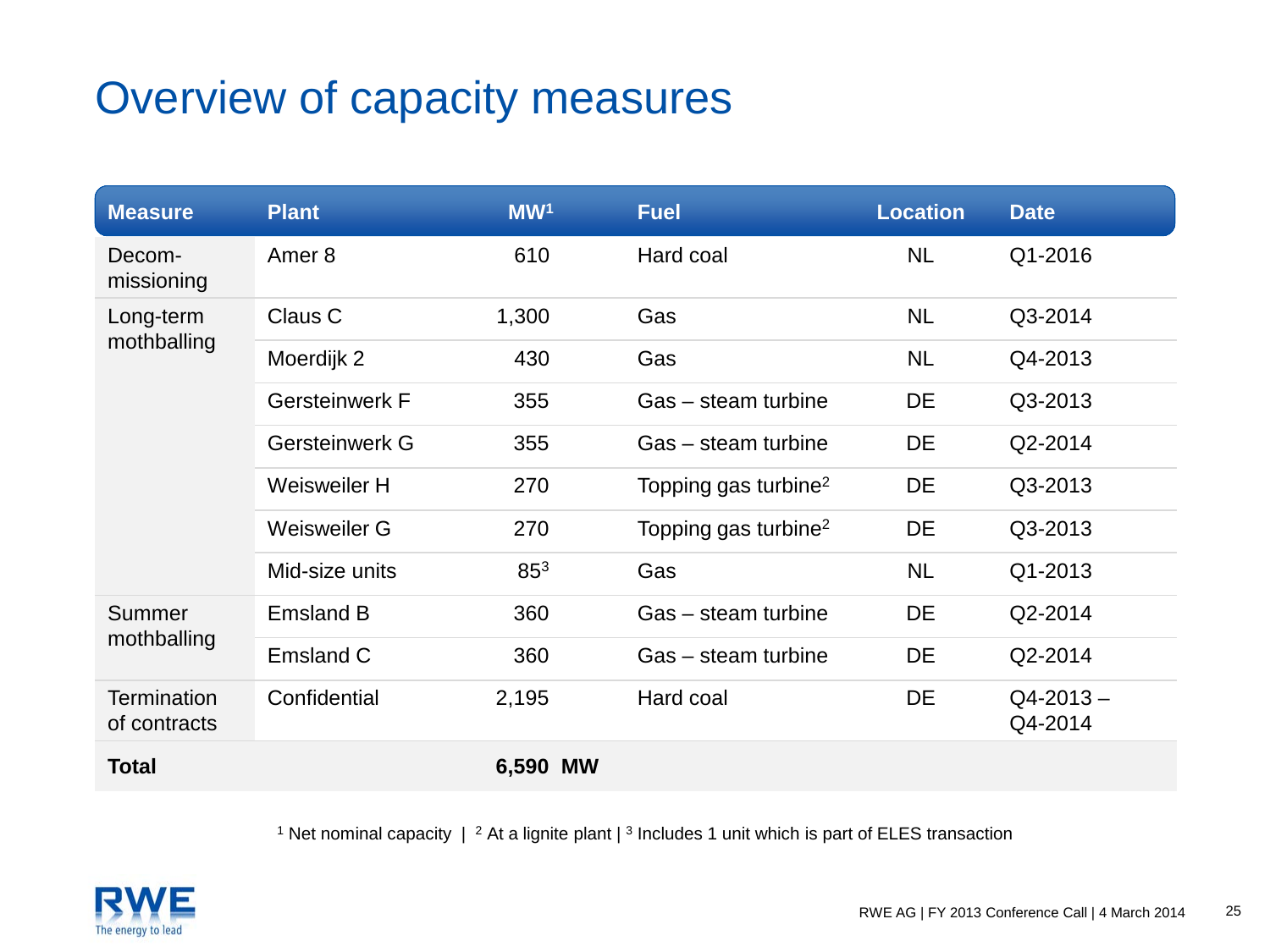### RWE's forward hedging of conventional electricity production (German, Dutch and UK portfolio)

**As of 31 December 2013**



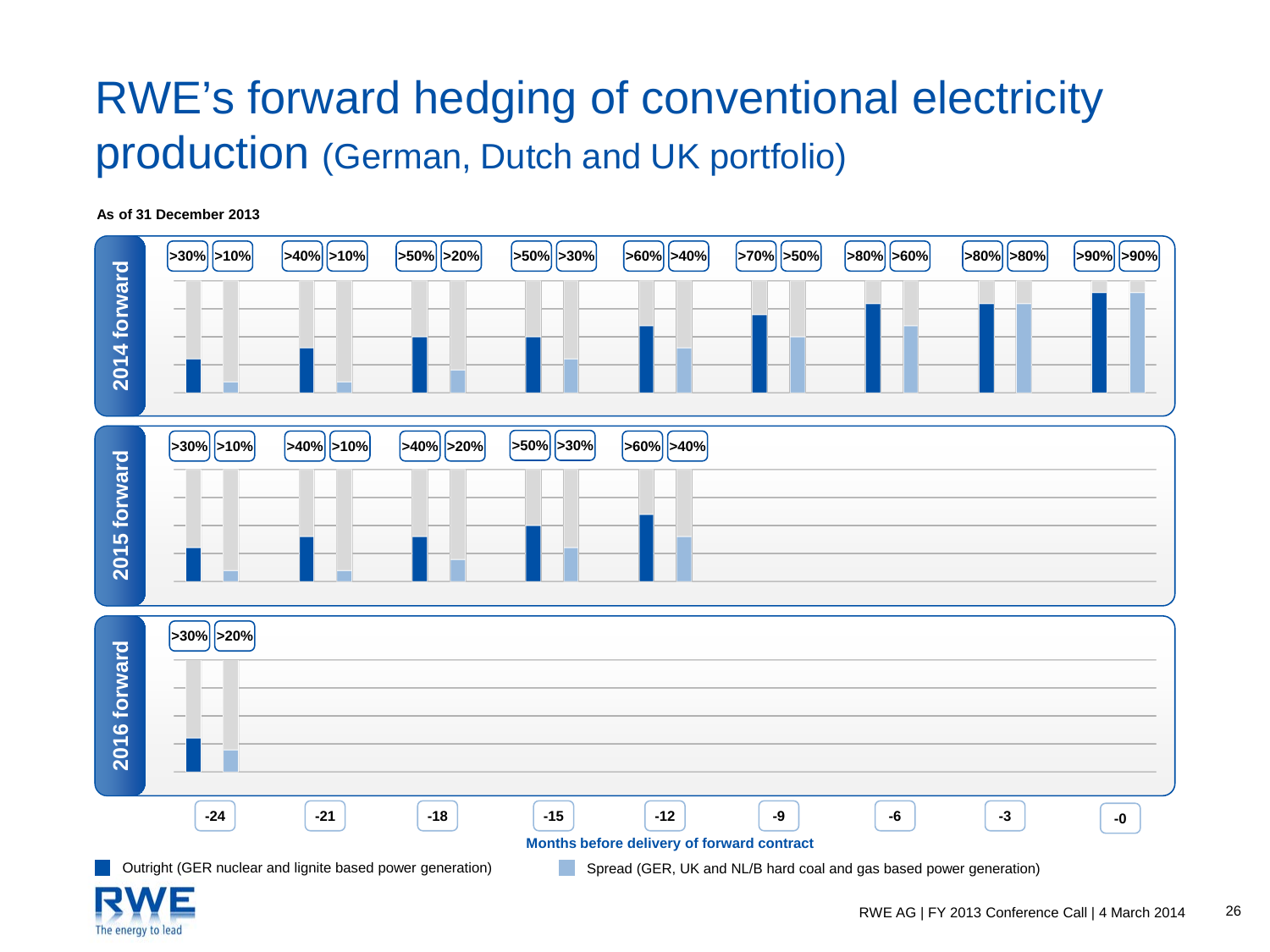### Germany: Clean Dark (CDS) and Spark Spreads (CSS)



Source: RWE Supply & Trading, prices until 25 February 2014

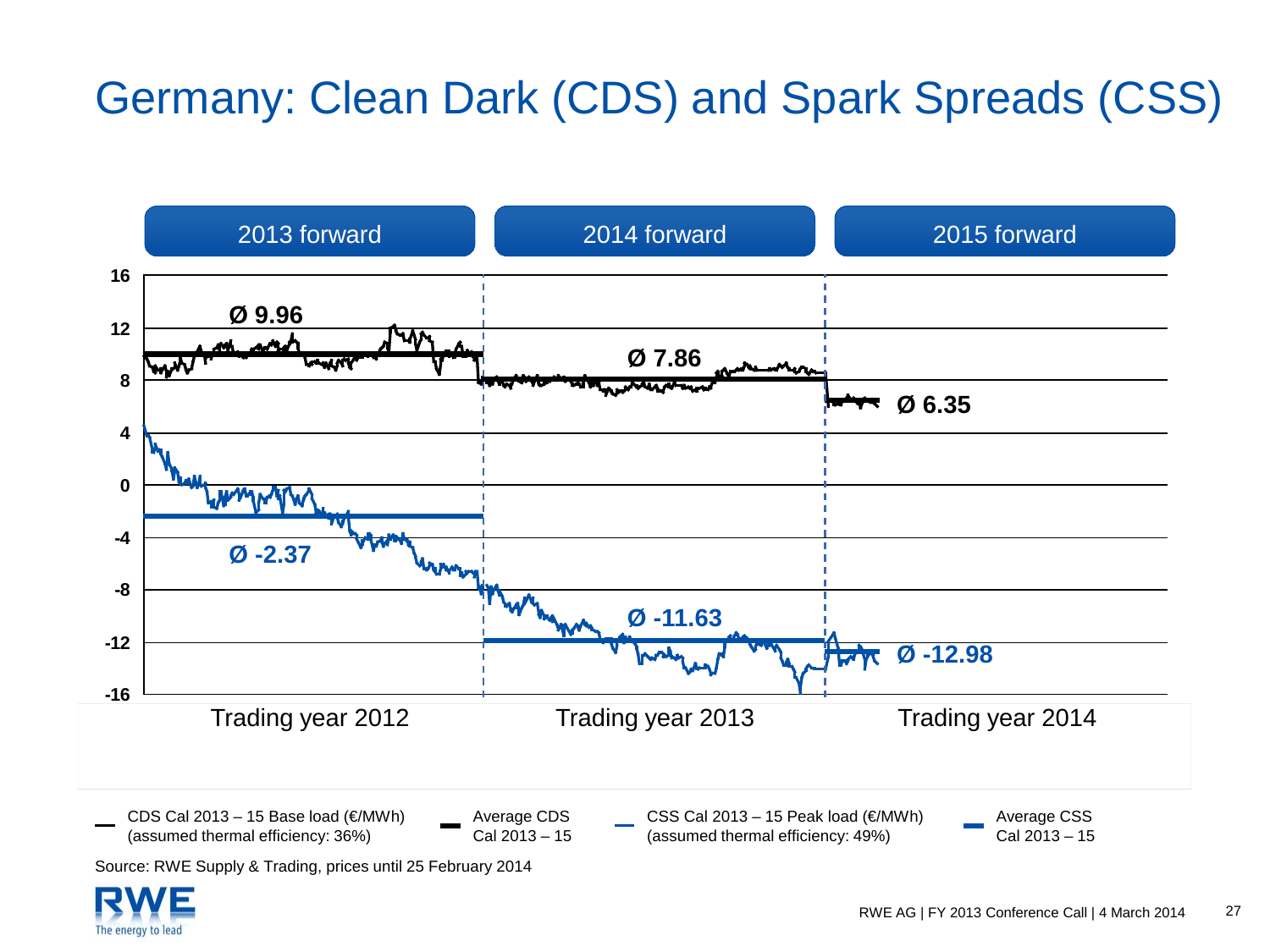### NL: Clean Dark (CDS) and Spark Spreads (CSS)



<sup>1</sup> CDS: Including coal tax

Source: RWE Supply & Trading, prices until 25 February 2014

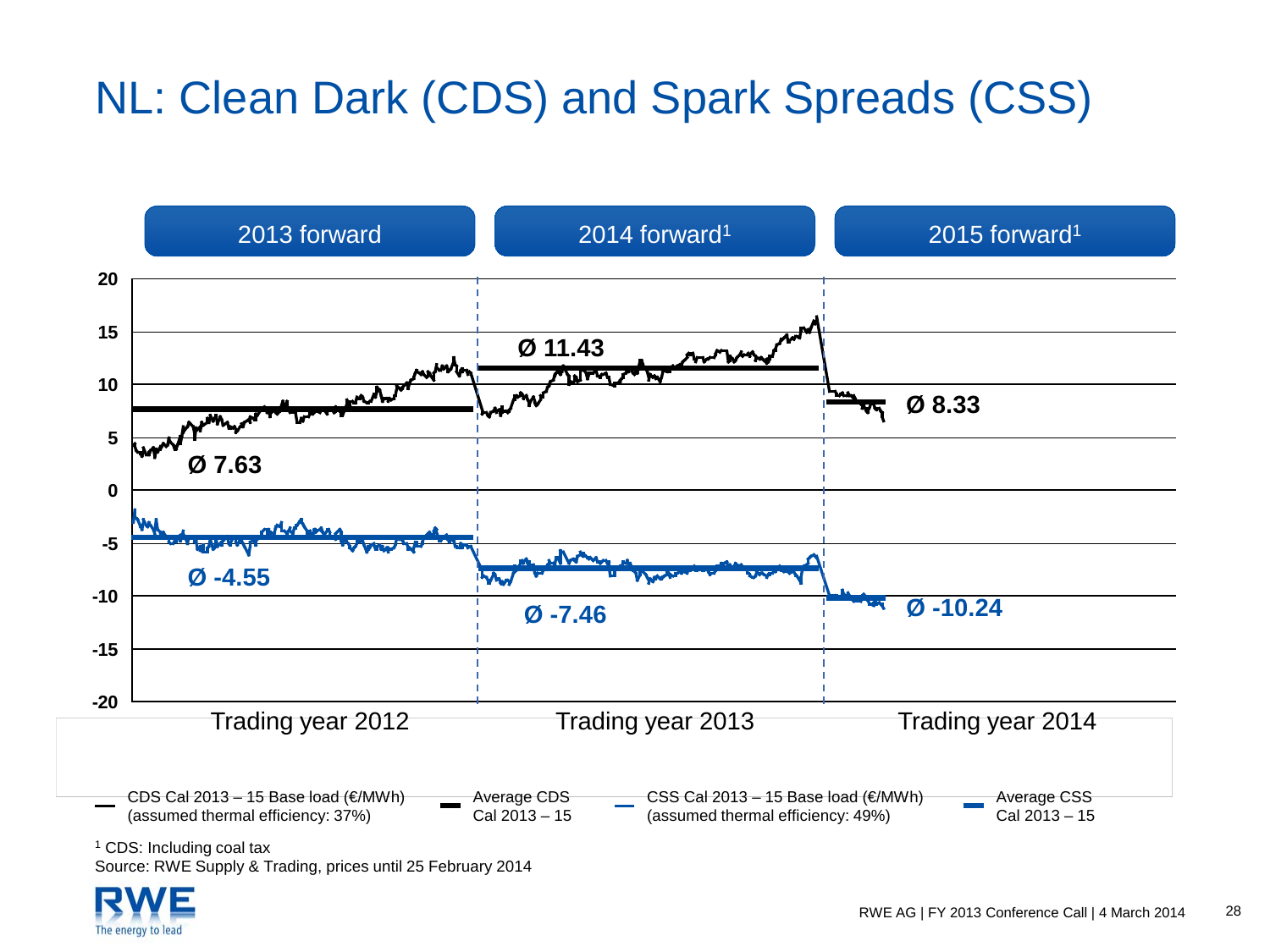## UK: Clean Dark (CDS) and Spark Spreads (CSS)



<sup>1</sup> Including UK carbon tax

Source: RWE Supply & Trading, prices until 25 February 2014

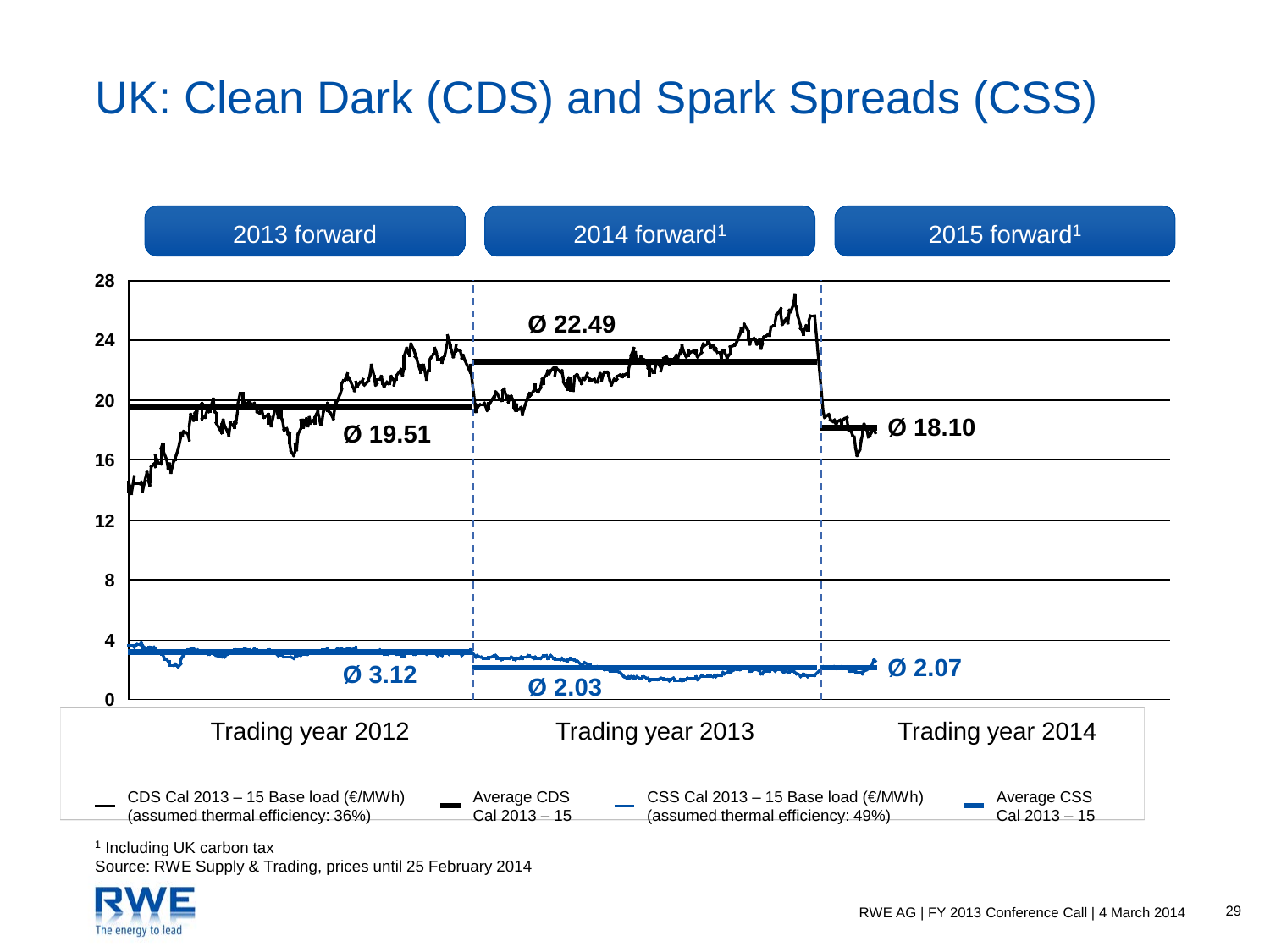### Performance of the Supply/Distribution Networks Germany Division



#### Guidance for fiscal 2014: Moderately above last year's level

| $\epsilon$ million | Improved sales business mainly driven by efficiency measures |
|--------------------|--------------------------------------------------------------|
| 1,626              | Θ                                                            |
| 7                  | Stable development in the distribution grid business         |
| 2013<br>2014e      |                                                              |

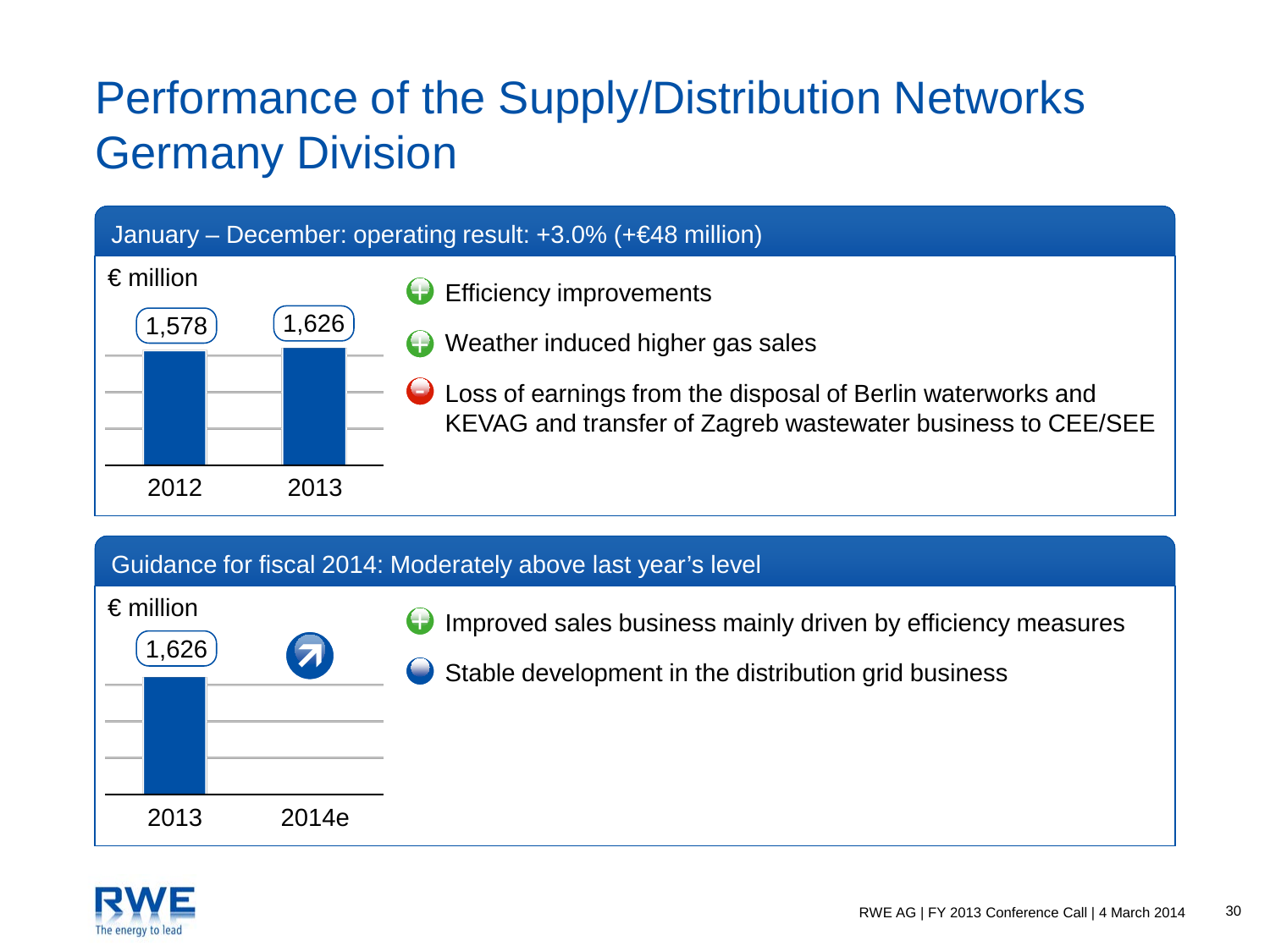### Performance of the Supply Netherlands/Belgium Division (Essent)



#### Guidance for fiscal 2014: Significantly below last year's level

| $\epsilon$ million |       | Absence of positive impact from release of provisions in 2013 |
|--------------------|-------|---------------------------------------------------------------|
| 278                |       | • Competition induced pressure on gas margins                 |
|                    |       | • Normalised weather conditions assumed                       |
|                    |       | <b>e</b> Efficiency improvements                              |
| 2013               | 2014e |                                                               |

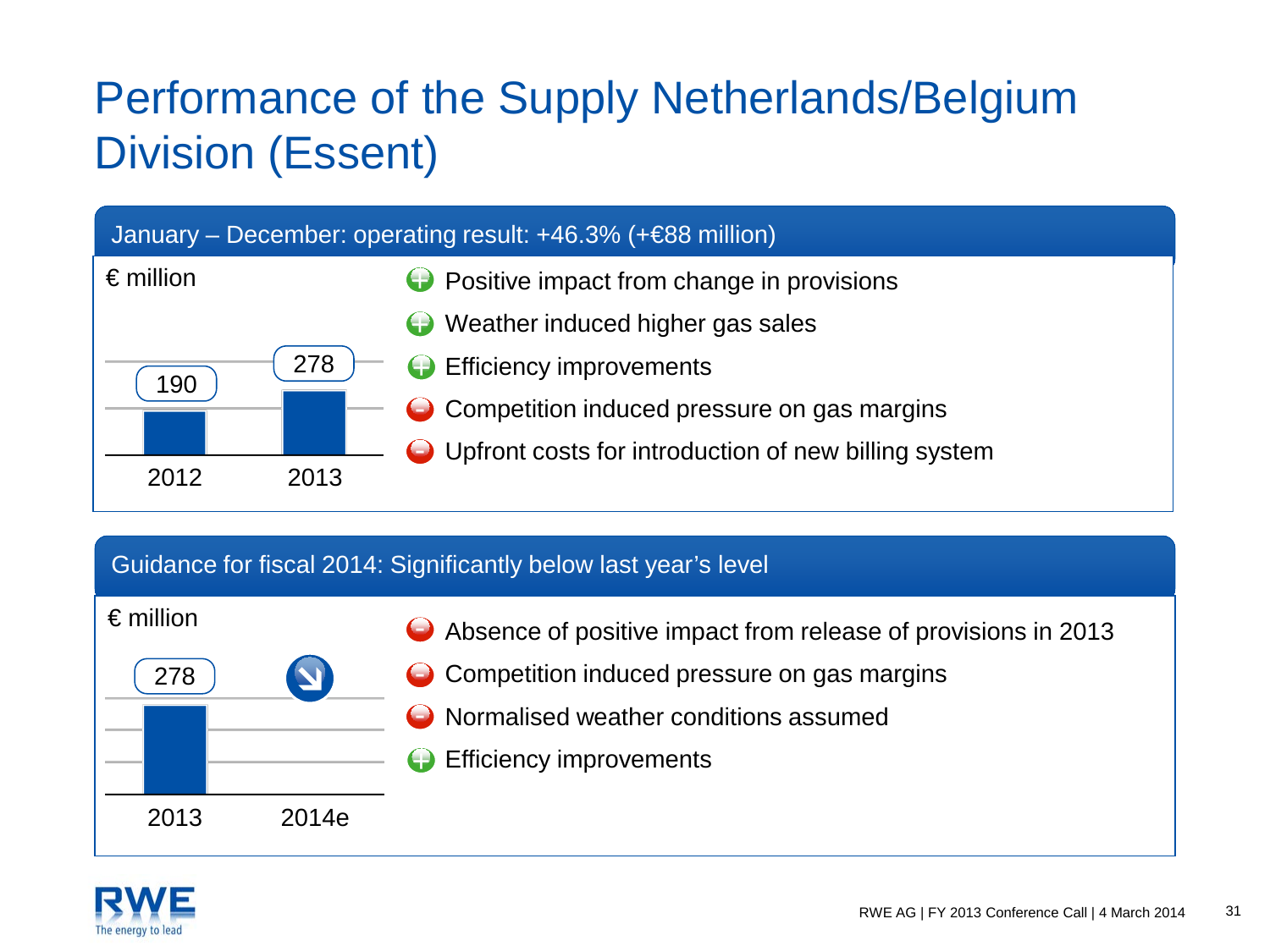# Performance of the Supply United Kingdom Division (RWE npower)



#### Guidance for fiscal 2014: Moderately below last year's level



- Tougher competition in energy retail business
- Tougher regulatory framework
- Earnings dilution from disposal of retail sales units to Telecom Plus change from direct to indirect supply for approx. 770,000 customers
- Efficiency improvements

Lower burdens from government programmes to promote energy savings in households will be passed on to customers

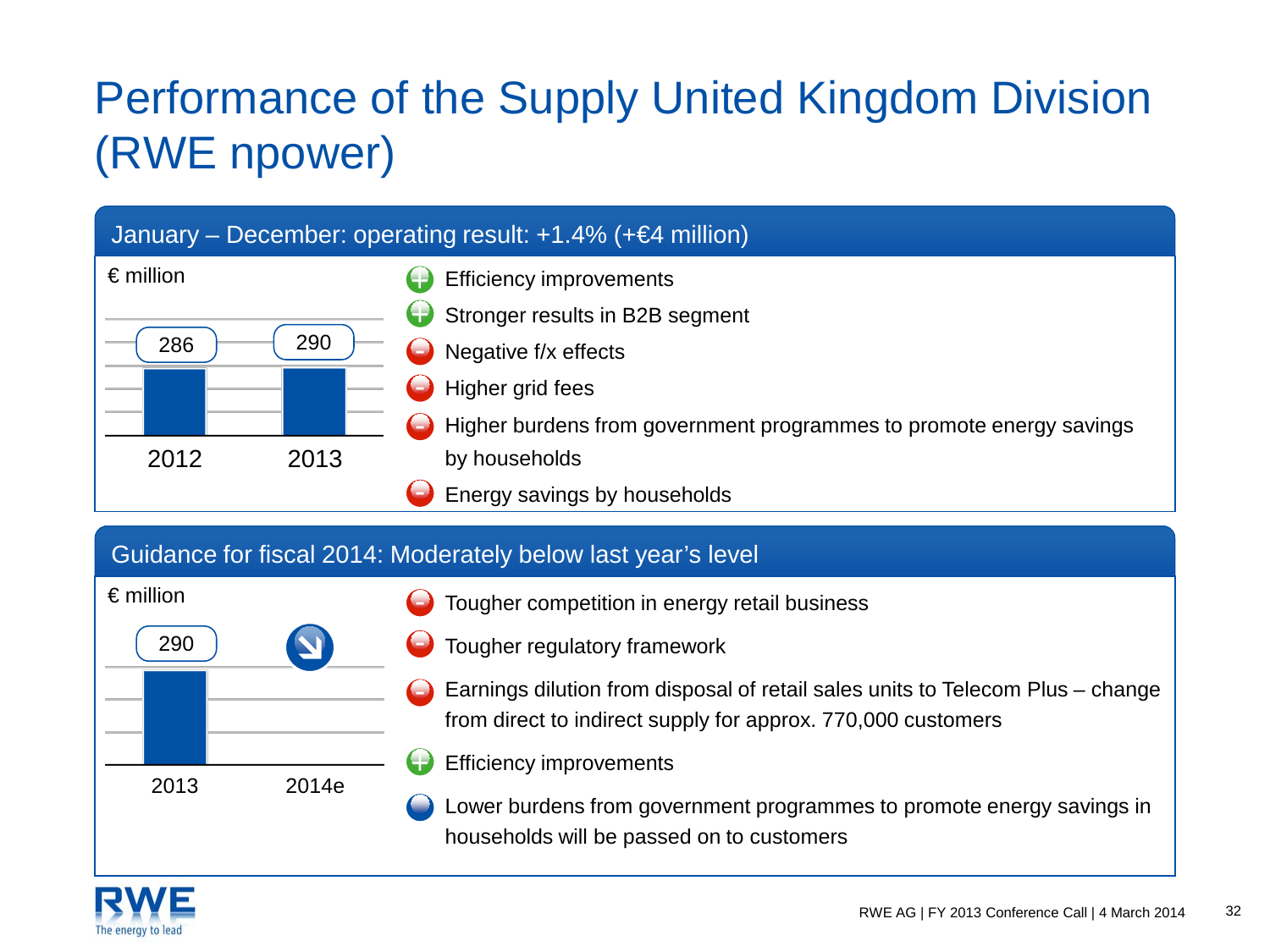### Performance of the Central Eastern and South Eastern Europe Division



#### Guidance for fiscal 2014: Significantly below last year's level



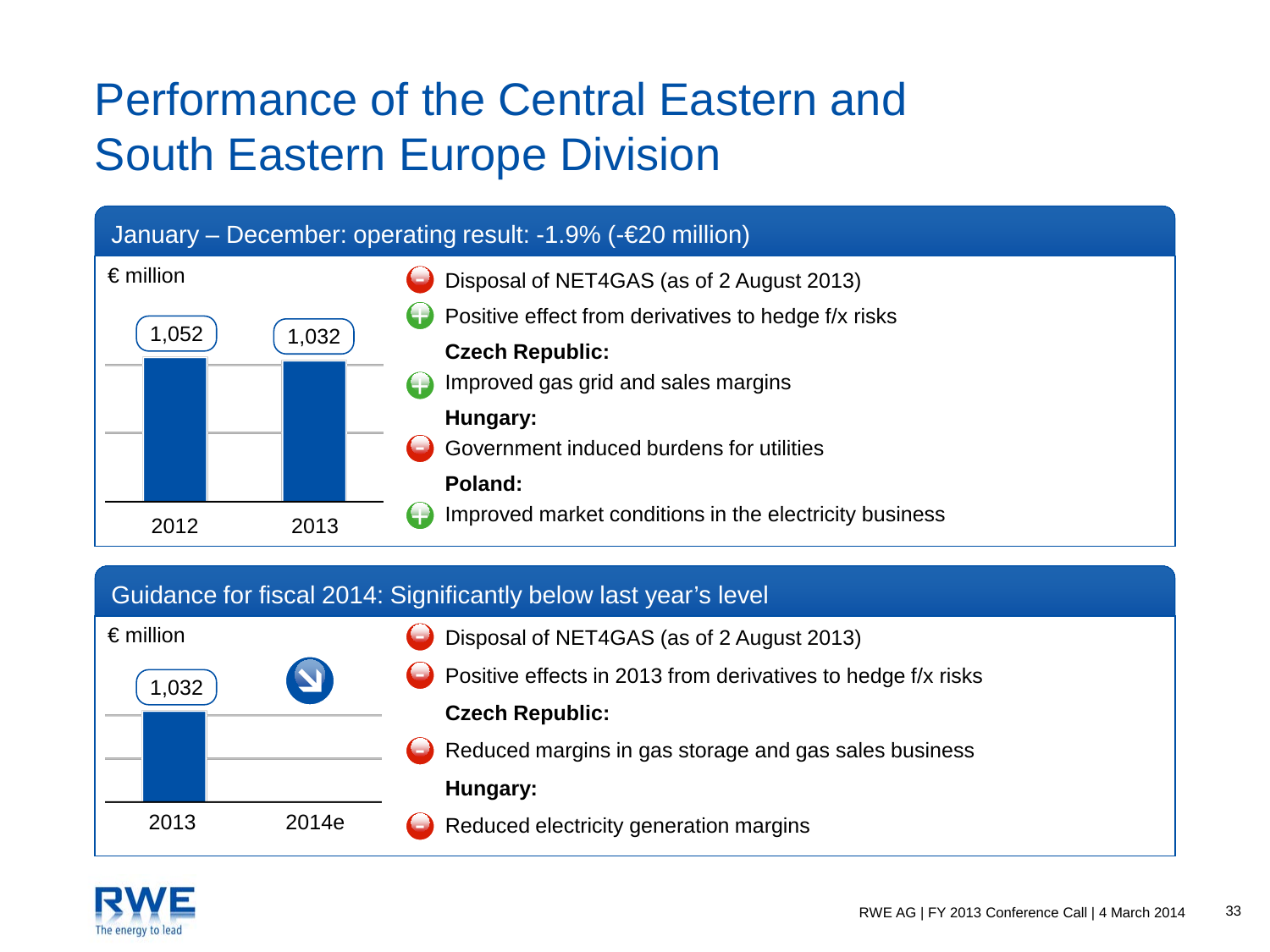# Performance of the Renewables Division (RWE Innogy)

|                    | January – December: operating result: $+7.1\%$ ( $+€13$ million) |                                                                                            |  |  |  |  |  |
|--------------------|------------------------------------------------------------------|--------------------------------------------------------------------------------------------|--|--|--|--|--|
| $\epsilon$ million |                                                                  | Increased earnings contribution from growth investments<br>9                               |  |  |  |  |  |
| 183                | 196                                                              | Higher utilisation of German hydro plants                                                  |  |  |  |  |  |
|                    |                                                                  | One-off from compensation payments in Spanish wind business                                |  |  |  |  |  |
|                    |                                                                  | Extra ordinary write-offs, among others for Atlantic Array and venture capital<br>projects |  |  |  |  |  |
|                    |                                                                  | Impact from new renewables support scheme in Spain and resulting                           |  |  |  |  |  |
| 2012               | 2013                                                             | adjustment of book value in Andasol 3                                                      |  |  |  |  |  |
|                    |                                                                  | ower market prices                                                                         |  |  |  |  |  |

#### Guidance for fiscal 2014: Moderately above last year's level



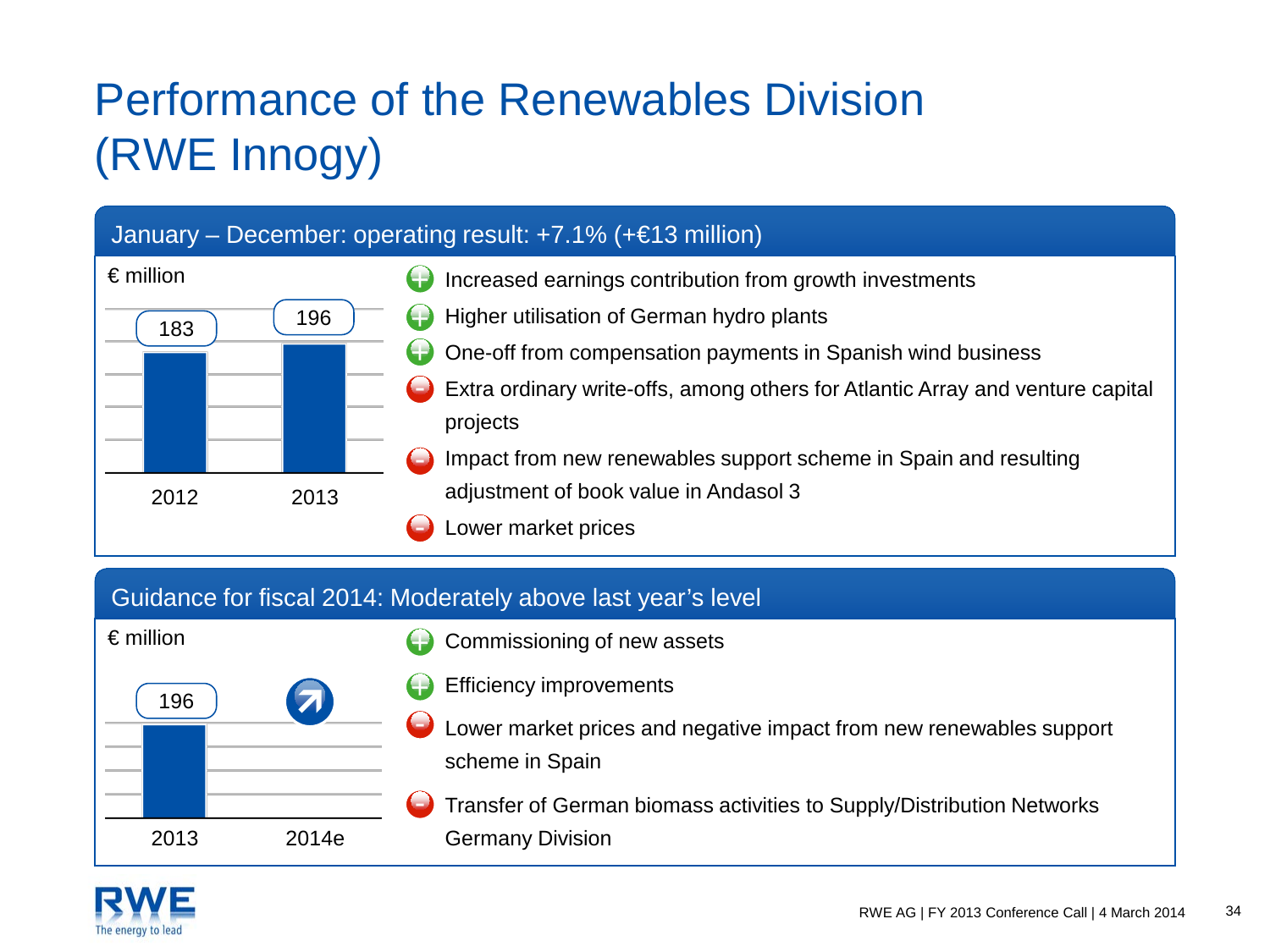## Performance of the Upstream Gas & Oil Division (RWE Dea)



#### Guidance for fiscal 2014: Significantly above last year's level

| $\epsilon$ million<br>521 |       | Strong growth in gas and oil production (target at least 40 million boe; 2013:<br>9<br>30.6 million boe)<br>Lower exploration costs<br>Lower realised oil prices<br>$\overline{\phantom{0}}$ |
|---------------------------|-------|----------------------------------------------------------------------------------------------------------------------------------------------------------------------------------------------|
| 2013                      | 2014e |                                                                                                                                                                                              |

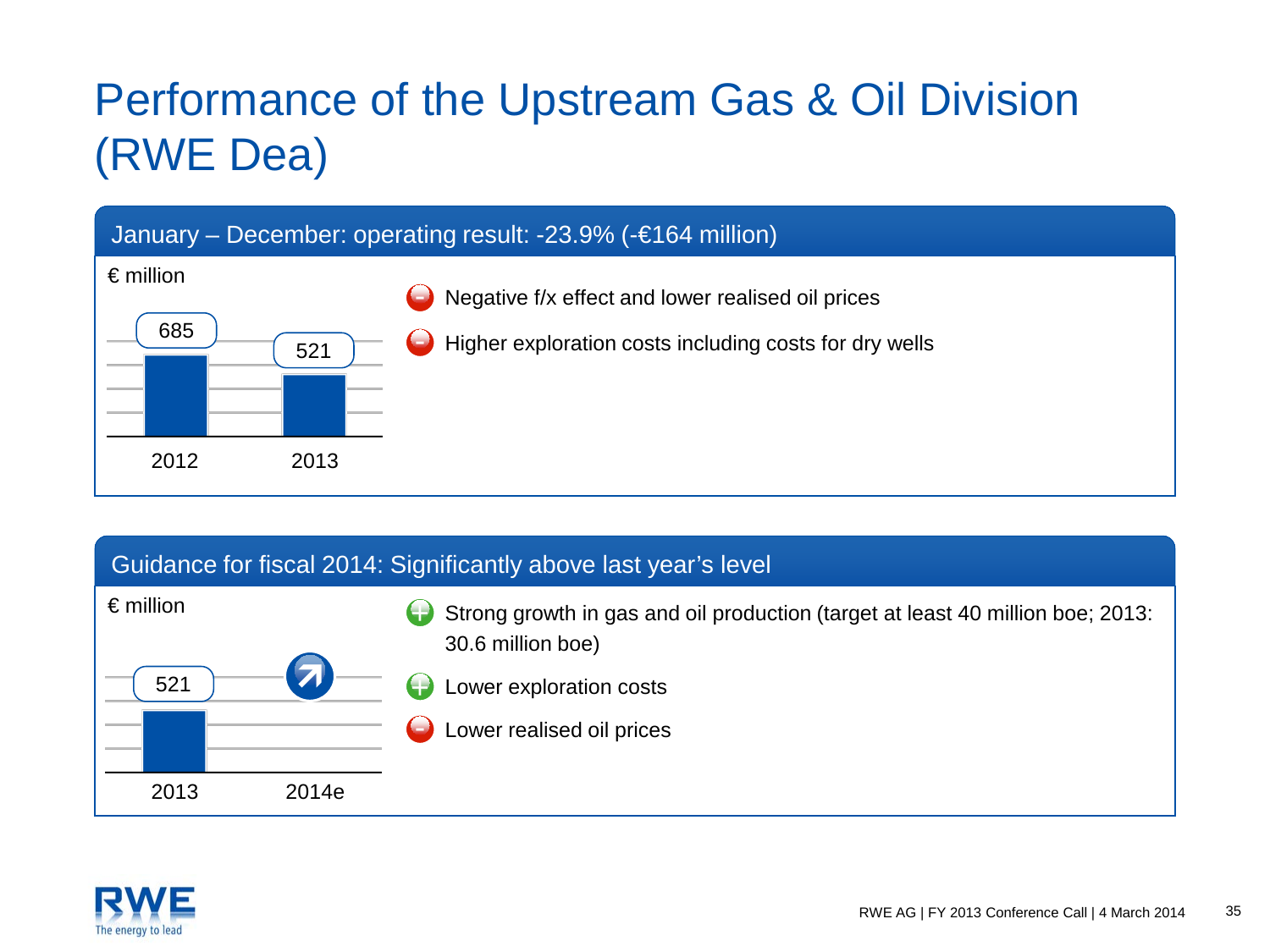# Performance of the Trading/Gas Midstream Division (RWE Supply & Trading)



#### Guidance for fiscal 2014: Significantly below last year's level



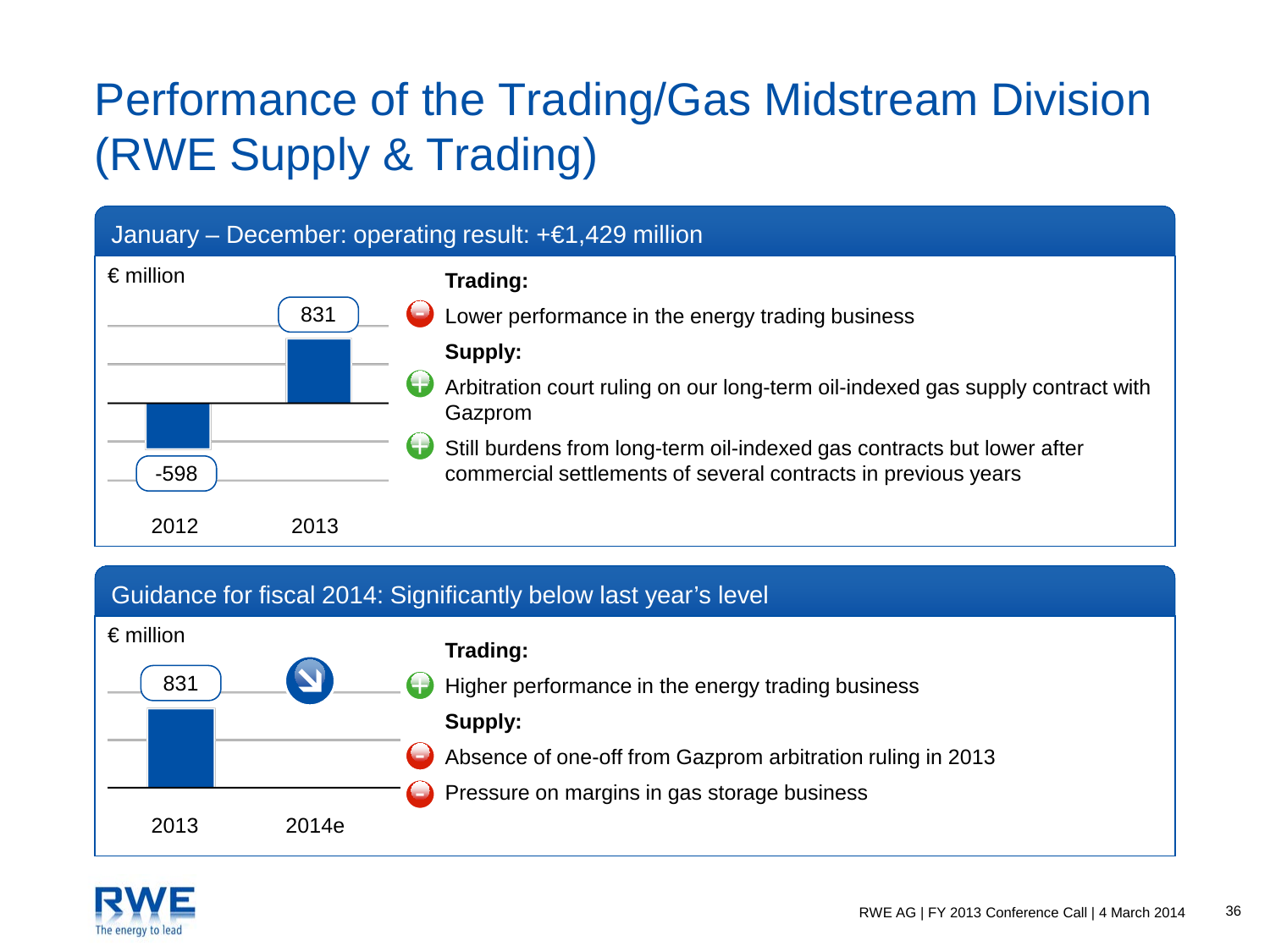### Reconciliation to recurrent net income

| <b>January - December</b><br>$\epsilon$ million | 2013<br>reported    | 2013<br>non-rec. | 2013<br><b>recurrent</b> | 2012<br>recurrent | <b>Change</b><br>(absolute) |
|-------------------------------------------------|---------------------|------------------|--------------------------|-------------------|-----------------------------|
| <b>Operating result</b>                         | 5,881               |                  | 5,881                    | 6,416             | $-535$                      |
| Non-operating result                            | $-5,475$            | $+5,475$         | $\overline{0}$           | 0                 | $\Omega$                    |
| <b>Financial result</b>                         | $-1,893$            |                  | $-1,893$                 | $-2,092$          | $+199$                      |
| Income from continuing operations<br>before tax | $-1,487$            | $+5,475$         | 3,988                    | 4,324             | $-336$                      |
| Taxes on income<br>(Tax rate)                   | $-956$<br>$(\cdot)$ | $-404$           | $-1,360$<br>(34%)        | $-1,469$<br>(34%) | $+109$                      |
| - Minority interest                             | $-210$              |                  | $-210$                   | $-302$            | $+92$                       |
| - RWE AG hybrid investors' interest             | $-104$              |                  | $-104$                   | $-96$             | $-8$                        |
| <b>Net income</b>                               | $-2,757$            | $+5,071$         | 2,314                    | 2,457             | $-143$                      |

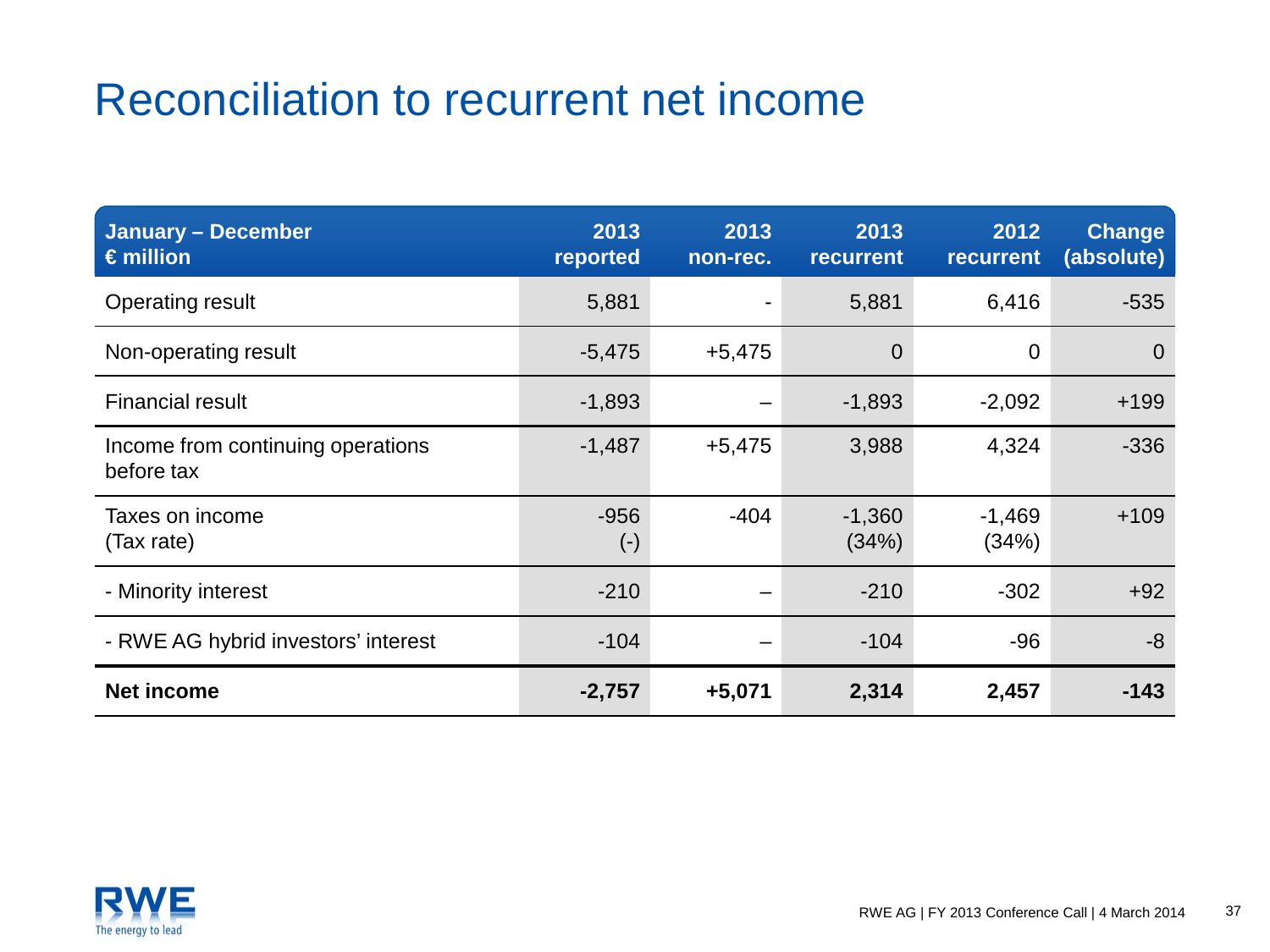### Development of net debt



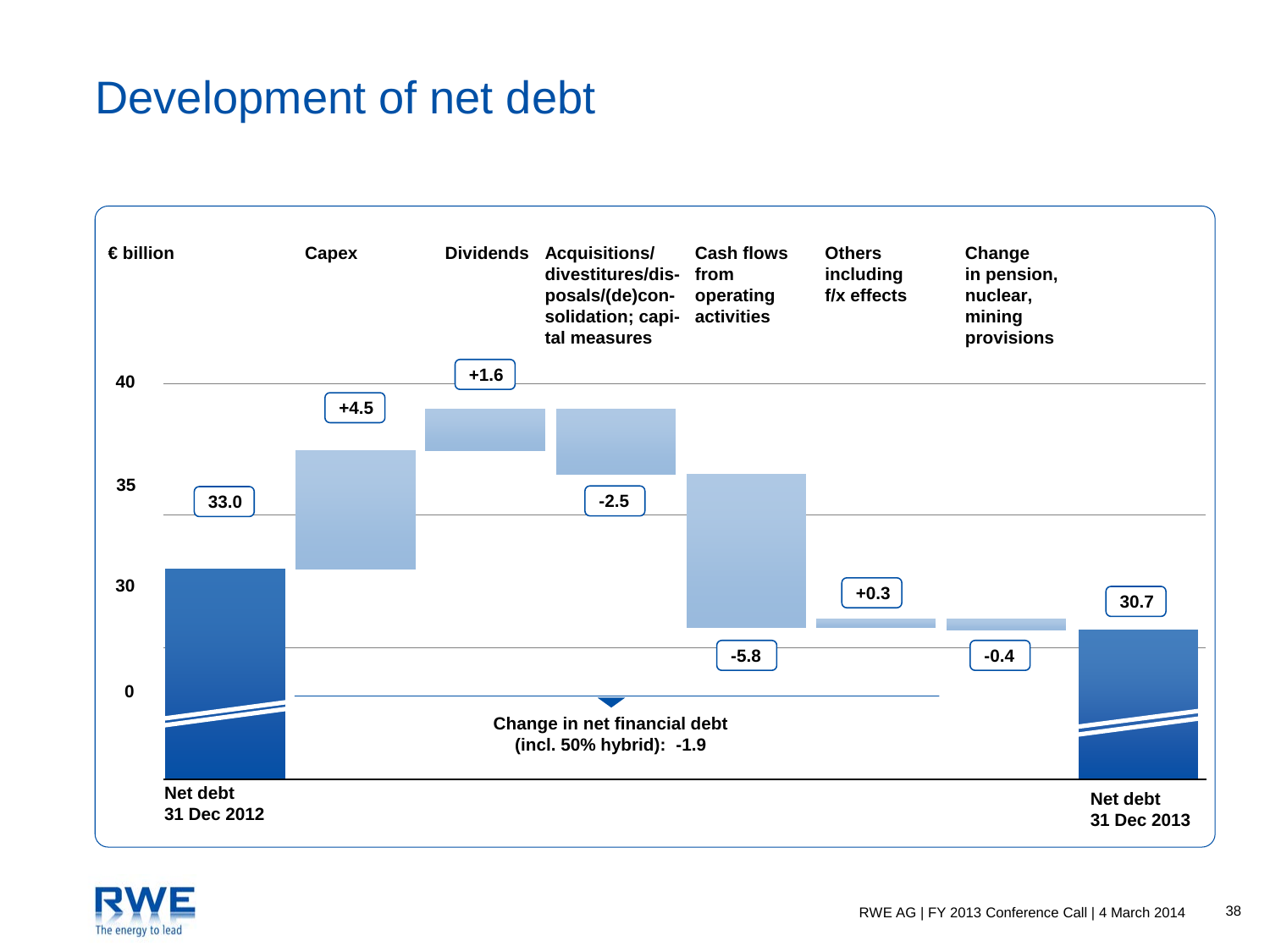### Financial liabilities and assets

(Excluding hybrid capital, as of 31 December 2013)



<sup>1</sup> Excluding variation margins which are netted against the fair values of the respective derivatives.

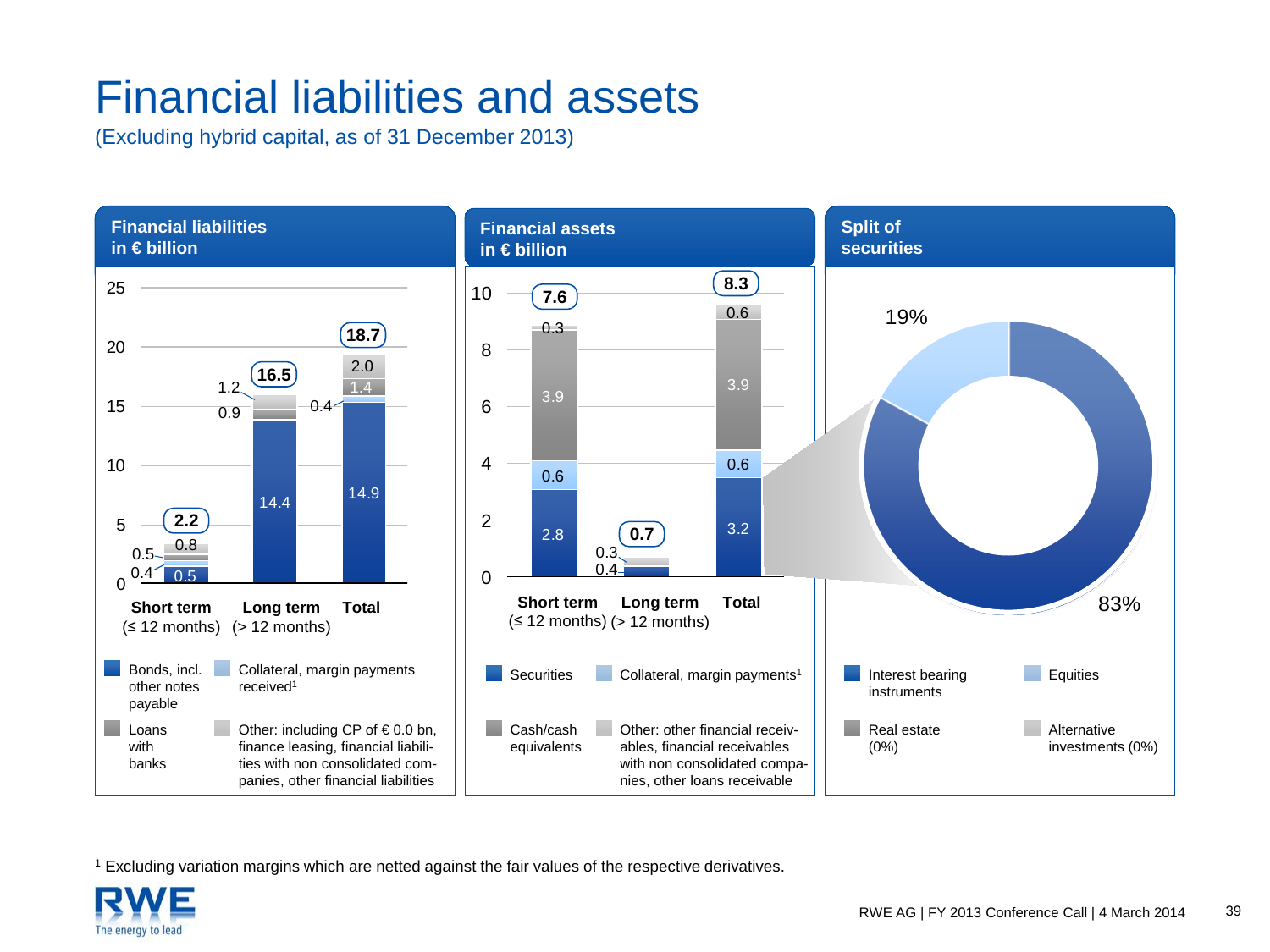### Capital market debt maturities and sources of financing





<sup>1</sup> RWE AG and RWE Finance B.V. as of 11 Feb 2014, i.e. including bond increase as of 11 Feb 2014 about € 0.3 bn and private placement increase as of 05 Feb 2014 about € 0,061 bn

<sup>2</sup> Bonds outstanding under the MTN-programme, i.e. excluding hybrids. Including hybrids: € 18.0 bn

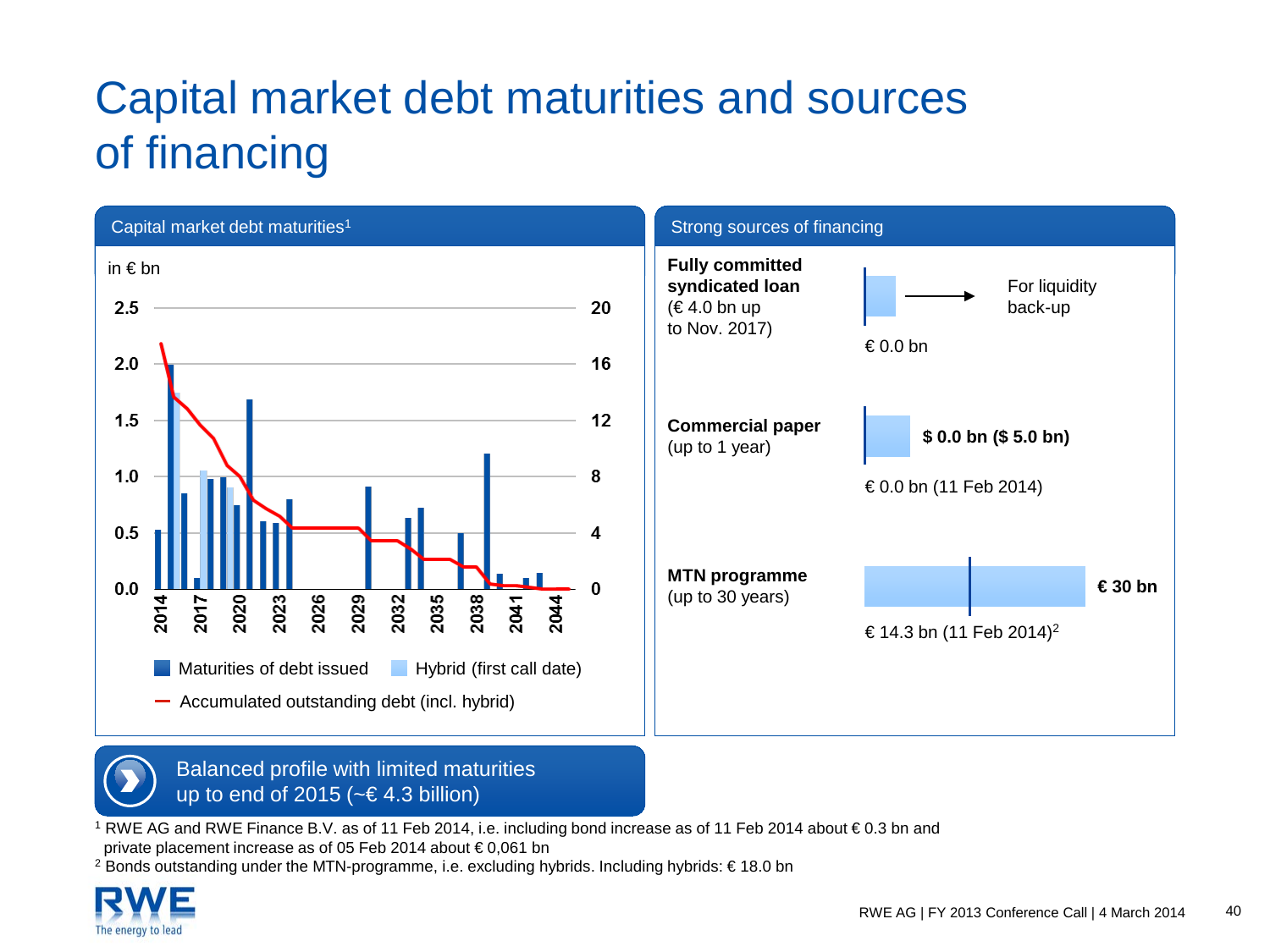### Capital market debt currency and interest exposure (As of 31 December 2013)



<sup>1</sup> Capital market debt = bonds of € 13.9 bn and hybrids of € 3.7 bn; split into currencies includes cross-currency swaps

<sup>2</sup> Capital market debt plus other interest rate-related positions such as commercial paper and cash; including interest and cross-currency swaps

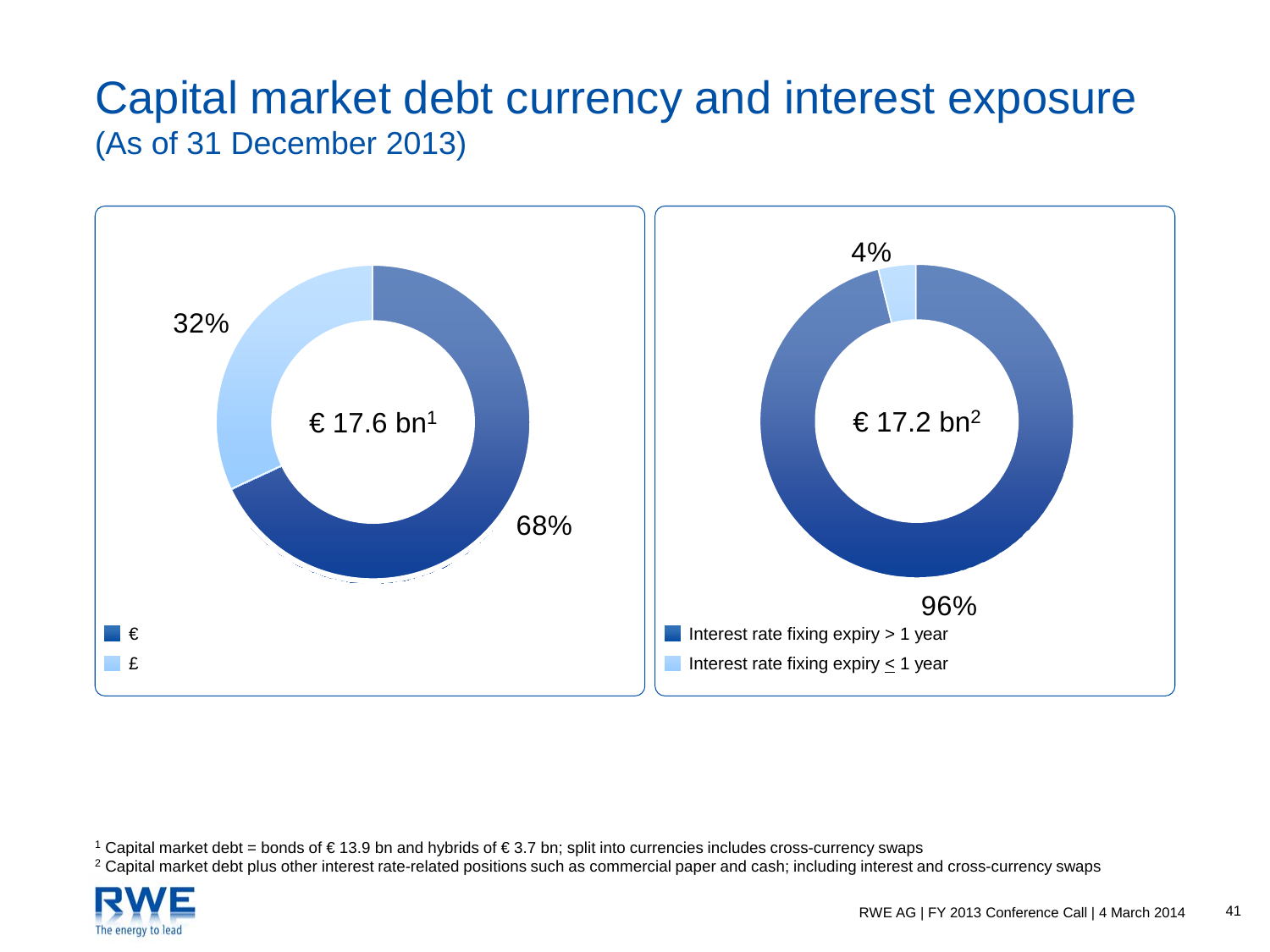### RWE's major investment projects

|                             |                                                                                                                          | <b>RWE</b><br>share       | <b>Capex</b><br>$(\in$ bn) | 2013       | 2014      | 2015 | 2016 | 2017                                        | 2018 |
|-----------------------------|--------------------------------------------------------------------------------------------------------------------------|---------------------------|----------------------------|------------|-----------|------|------|---------------------------------------------|------|
|                             | Conventional power plant new build programme (capex at 100% share)                                                       |                           |                            |            |           |      |      |                                             |      |
|                             | Hamm (hard coal, 1,528 MW)                                                                                               | 77%                       | 2.5                        | Units $ED$ |           |      |      |                                             |      |
|                             | Eemshaven (hard coal/biomass, 1,554 MW)                                                                                  | 100%                      | 3.0                        |            | Units A B |      |      |                                             |      |
| $\mathbf{C}^*$              | Denizli (gas, 787 MW)                                                                                                    | 70%                       | 0.5                        |            |           |      |      |                                             |      |
|                             | RWE Dea's largest field developments (RWE's share in capex)                                                              |                           |                            |            |           |      |      | Bars indicate expected start of production. |      |
|                             | West Nile Delta (Egypt)                                                                                                  | NA 40%<br><b>WMDW 20%</b> | 2.9                        |            |           |      |      |                                             |      |
|                             | Disouq (Egypt)                                                                                                           | 100% (operator)           | 0.2                        |            |           |      |      |                                             |      |
| $\frac{\text{N}}{\text{N}}$ | Breagh Phase 1 (GB)                                                                                                      | 70% (operator)            | 0.4                        |            |           |      |      |                                             |      |
| G                           | Reggane (Algeria)                                                                                                        | 19.5%                     | 0.4                        |            |           |      |      |                                             |      |
| €                           | Knarr (formerly "Jordbær") (Norway)                                                                                      | 10%                       | 0.2                        |            |           |      |      |                                             |      |
| œ                           | NC 193/195 (Libya)                                                                                                       | 100% (operator)           | 0.5                        |            |           |      |      |                                             |      |
|                             | RWE Innogy major projects under construction (capex at 100% share; UK offshore includes investment for grid connections) |                           |                            |            |           |      |      |                                             |      |
| $rac{\sqrt{2}}{\sqrt{2}}$   | Markinch (biomass CHP, 46 MW <sub>e</sub> , 88 MW <sub>th</sub> )                                                        | 100%                      | 0.3                        |            |           |      |      |                                             |      |
| $\frac{\text{N}}{\text{N}}$ | Gwynt y Môr (wind offshore, 576 MW)                                                                                      | 60%                       | 2.7                        |            |           |      |      |                                             |      |
|                             | Nordsee Ost (wind offshore, 295 MW)                                                                                      | 100%                      | 1.4                        |            |           |      |      |                                             |      |